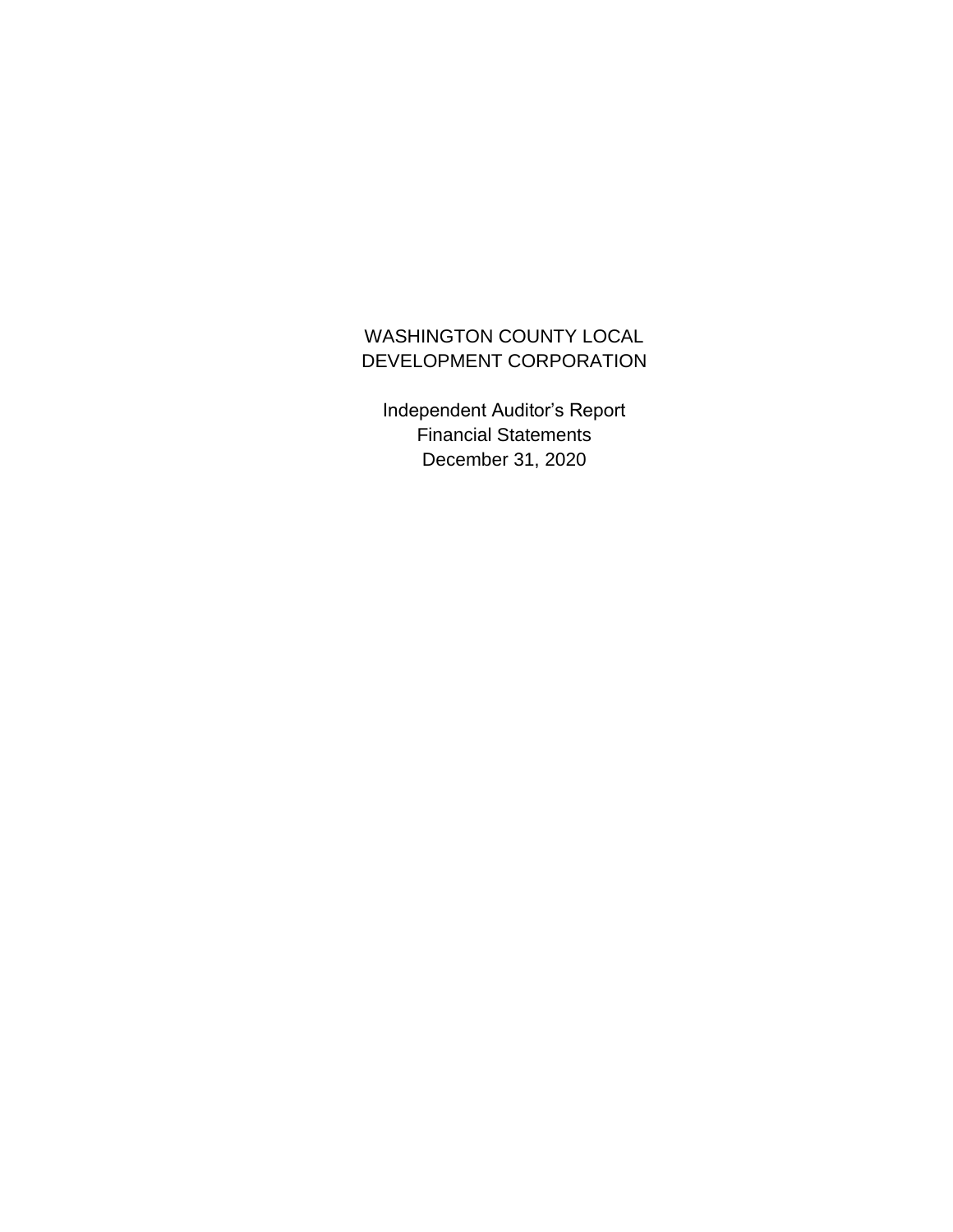## WASHINGTON COUNTY LOCAL DEVELOPMENT CORPORATION

Table of Contents

|                                                                                                                                                                                                                                    | Page     |
|------------------------------------------------------------------------------------------------------------------------------------------------------------------------------------------------------------------------------------|----------|
| Independent Auditor's Report                                                                                                                                                                                                       | $1 - 2$  |
| <b>Financial Statements</b>                                                                                                                                                                                                        |          |
| <b>Statement of Financial Position</b>                                                                                                                                                                                             | 3        |
| <b>Statement of Activities</b>                                                                                                                                                                                                     | 4        |
| <b>Statement of Cash Flows</b>                                                                                                                                                                                                     | 5        |
| <b>Notes to Financial Statements</b>                                                                                                                                                                                               | $6 - 16$ |
| Independent Auditor's Report on Internal Control Over Financial<br>Reporting and on Compliance and Other Matters Based on an Audit<br>Of Financial Statements Performed in Accordance With Government<br><b>Auditing Standards</b> | 17-18    |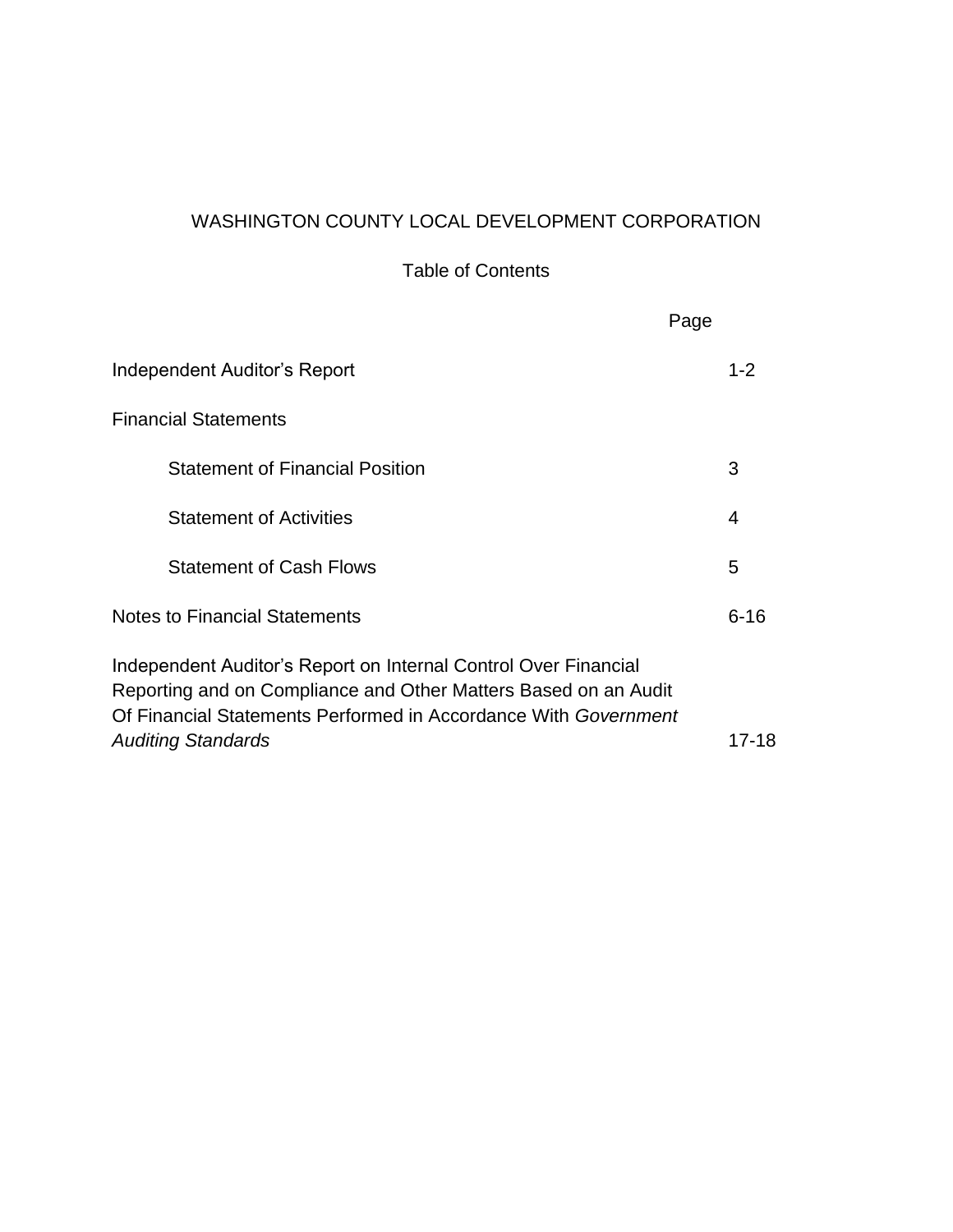# NOLAN CERTIFIED PUBLIC ACCOUNTING SERVICES, PLLC TARA M. NOLAN, CPA 243 County Route 68 Eagle Bridge, NY 12057

## INDEPENDENT AUDITOR'S REPORT

To The Board of Directors Washington County Local Development Corporation Fort Edward, NY 12828

#### **Report on the Financial Statements**

We have audited the accompanying financial statement of Washington County Local Development Corporation (a nonprofit organization), a component unit of Washington County, which comprises the statement of financial position as of December 31, 2020, and the related statements of activities and cash flows for the year then ended, and the related notes to the financial statements.

#### **Management's Responsibility for the Financial Statements**

Management is responsible for the preparation and fair presentation of these financial statements in accordance with accounting principles generally accepted in the United States of America; this includes the design, implementation, and maintenance of internal control relevant to the preparation and fair presentation of financial statements that are free from material misstatement, whether due to fraud or error.

#### **Auditor's Responsibility**

Our responsibility is to express an opinion on these financial statements based on our audit. We conducted our audit in accordance with audition standards generally accepted in the United States of America and the standards applicable to financial audits contained in *Government Auditing Standards*, issued by the Comptroller General of the United States. Those standards require that we plan and perform the audit to obtain reasonable assurance about whether the financial statements are free from material misstatement.

An audit involves performing procedures to obtain audit evidence about the amounts and disclosures in the financial statements. The procedures selected depend on the auditor's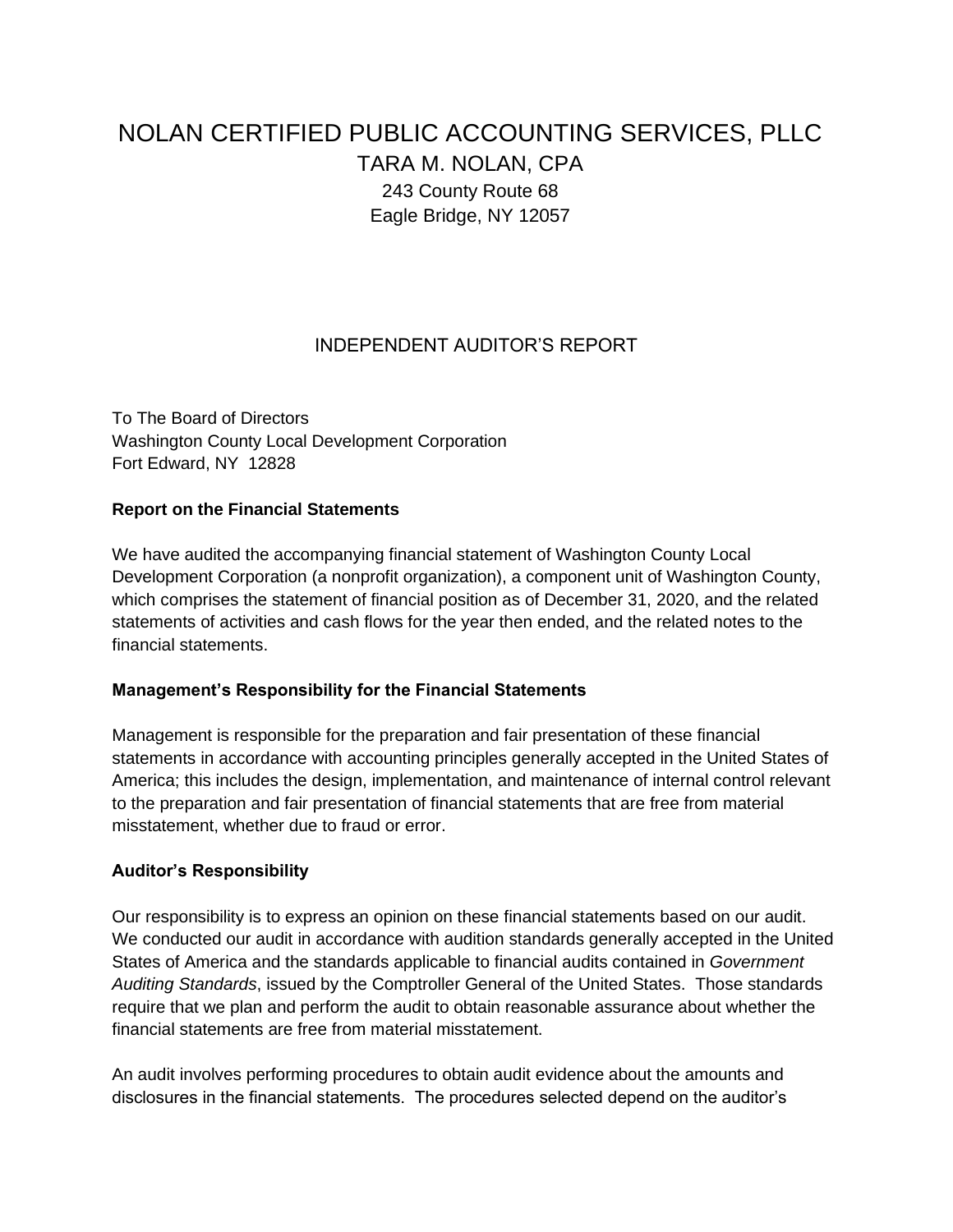judgment, including the assessment of the risk of material misstatement of the financial statements, whether due to fraud or error. In making those risk assessments, the auditor considers internal control relevant to the entity's preparation and fair presentation of the financial statements in order to design audit procedures that are appropriate in the

circumstances, but not for the purpose of expressing an opinion on the effectiveness of the entity's internal control. Accordingly, we express no such opinion. An audit also includes evaluating the appropriateness of accounting policies used and the reasonableness of significant accounting estimates made by the management, as well as evaluating the overall presentation of the significant accounting estimates made by the management, as well as evaluating the overall presentation of the financial statements.

We believe that the audit evidence we have obtained is sufficient and appropriate to provide a basis for our overall opinion.

## **Opinion**

In our opinion, the financial statements referred to above present fairly, in all material respects, the financial position of Washington County Local Development Corporation as of December 31, 2020, and the changes in its net assets and its cash flows for the year then ended in accordance with accounting principles generally accepted in the United States of America.

## **Other Reporting Required by** *Government Auditing Standards*

In accordance with *Government Auditing Standards*, we have also issued our report dated March 15, 2021 on our consideration of Washington County Local Development Corporation's internal control over financial reporting and our tests of its compliance with certain provisions of laws, regulations, contracts and grant agreements and other matters. The purpose of that report is to describe the scope of our testing of internal control over financial reporting and compliance and the results of that testing and not to provide an opinion on the internal control over financial reporting or on compliance. That report is an integral part of an audit performed in accordance with *Government Auditing Standards* in considering Washington County Local Development Corporation's internal control over financial reporting and compliance.

*Nolan Certified Public Accounting Services, PLLC*

Eagle Bridge, NY March 15, 2021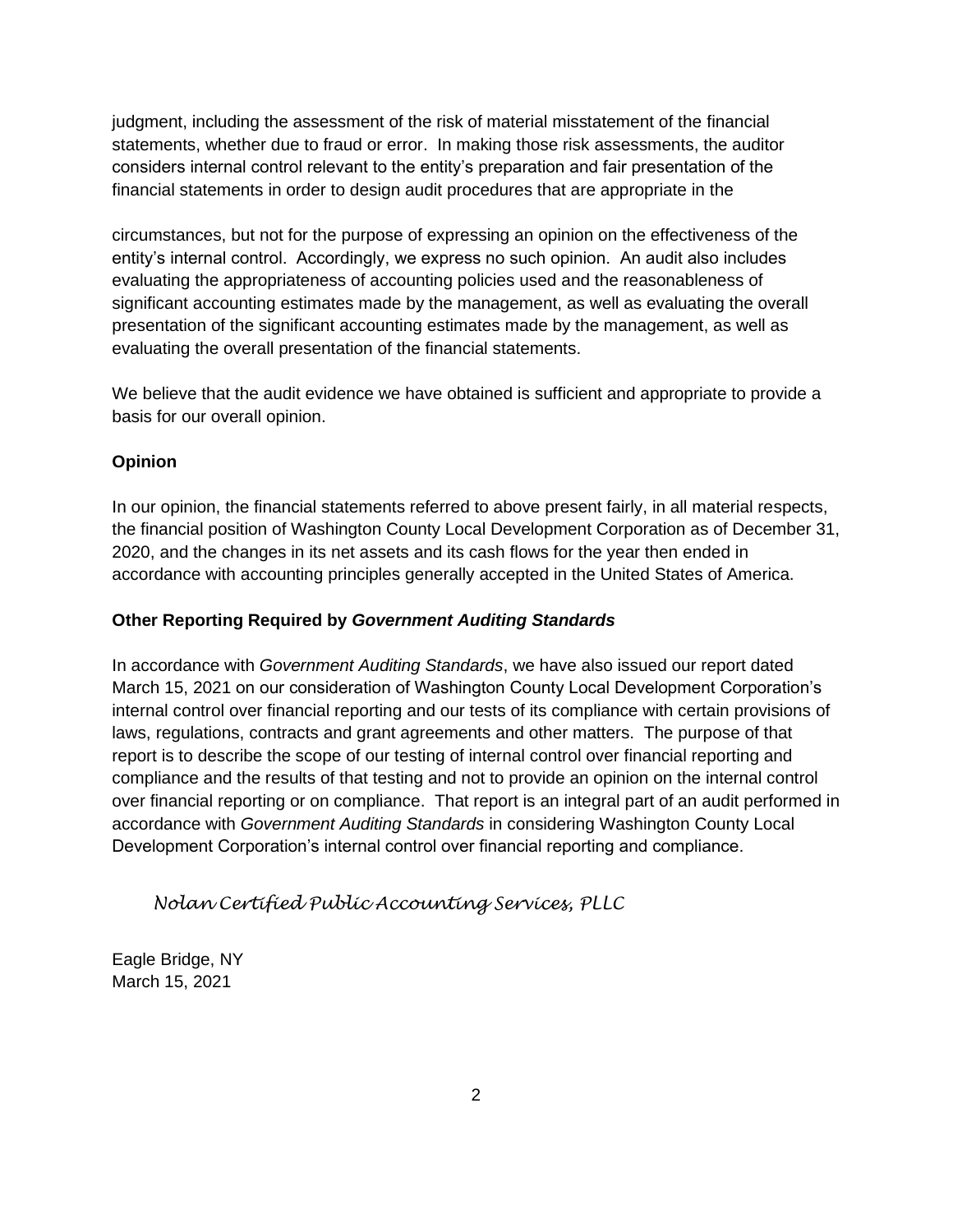#### **WASHINGTON COUNTY LOCAL DEVELOPMENT CORPORATION STATEMENT OF FINACIAL POSITION YEAR ENDED DECEMBER 31, 2020**

|                                                   |                             |         |                                      | Restricted |                      |        |              |            |                 |
|---------------------------------------------------|-----------------------------|---------|--------------------------------------|------------|----------------------|--------|--------------|------------|-----------------|
| <b>ASSETS</b>                                     | Income<br>After<br>Closeout |         | Intermediary<br>Relending<br>Program |            | <b>RBEG</b><br>Grant |        | Unrestricted |            | Total           |
| <b>Current Assets:</b>                            |                             |         |                                      |            |                      |        |              |            |                 |
| Cash- Checking                                    | \$                          |         | \$                                   | 73,260     | \$                   | 27,071 | \$           | 1,389,406  | \$<br>1,489,736 |
| Cash - Time Deposit                               |                             |         |                                      | 22,000     |                      |        |              | 413,848    | 435,848         |
| <b>Accounts Receivable</b>                        |                             |         |                                      |            |                      |        |              | 653        | 653             |
| <b>Prepaid Expenses</b>                           |                             |         |                                      |            |                      |        |              | 1,492      | 1,492           |
| <b>Current Portion, Loans Receivable</b>          |                             | 14,484  |                                      | 23,680     |                      |        |              | 349,038    | 387,202         |
| Current Portion, Lease Payments Receivable        |                             |         |                                      |            |                      | 5,155  |              |            | 5,155           |
| Interest Receivable                               |                             |         |                                      |            |                      |        |              | 24,714     | 24,714          |
| <b>Total Current Assets</b>                       |                             | 14,484  |                                      | 118,940    |                      | 32,226 |              | 2,179,152  | 2,344,801       |
| Other Assets:                                     |                             |         |                                      |            |                      |        |              |            |                 |
| Loans receivable, net of current portion          |                             | 145,277 |                                      | 209,596    |                      |        |              | 2,294,533  | 2,649,406       |
| Allowance for Doubtful Accounts                   |                             |         |                                      | (22,000)   |                      |        |              | (291, 153) | (313, 153)      |
| Lease Payments Receivable, net of current portion |                             |         |                                      |            |                      | 3,862  |              |            | 3,862           |
|                                                   |                             | 145,277 |                                      | 187,596    |                      | 3,862  |              | 2,003,380  | 2,340,116       |
| <b>Total Assets</b>                               |                             | 159,761 |                                      | 306,536    |                      | 36,088 |              | 4,182,532  | 4,684,917       |
| <b>LIABILITIES AND FUND EQUITY</b>                |                             |         |                                      |            |                      |        |              |            |                 |
| <b>Current Liabilities:</b>                       |                             |         |                                      |            |                      |        |              |            |                 |
| <b>Accounts Payable</b>                           |                             |         |                                      |            |                      |        |              |            |                 |
| Prepaid Interest                                  |                             | 1,438   |                                      | 906        |                      |        |              |            | 2,344           |
| Current Portion of Loan Payable                   |                             |         |                                      | 11,283     |                      |        |              |            | 11,283          |
| <b>Total Current Liabilities</b>                  |                             | 1,438   |                                      | 12,189     |                      |        |              |            | 13,627          |
| Long-Term Liabilities:                            |                             |         |                                      |            |                      |        |              |            |                 |
| Long Term Loan Payable, net of current portion    |                             |         |                                      | 82,796     |                      |        |              |            | 82,796          |
| Total Long term Liabilities                       |                             |         |                                      | 82,796     |                      |        |              |            | 82,796          |
| <b>Total Liabilities</b>                          |                             | 1,438   |                                      | 94,985     |                      |        |              |            | 96,423          |
| <b>Fund Equity</b>                                |                             | 158,323 |                                      | 211,551    |                      | 36,088 |              | 4,182,532  | 4,588,494       |
| <b>Total Liabilities and Fund Equity</b>          | \$                          | 159,761 | \$                                   | 306,536    | \$                   | 36,088 | \$           | 4,182,532  | \$<br>4,684,917 |

See Independent Auditor's Report and Notes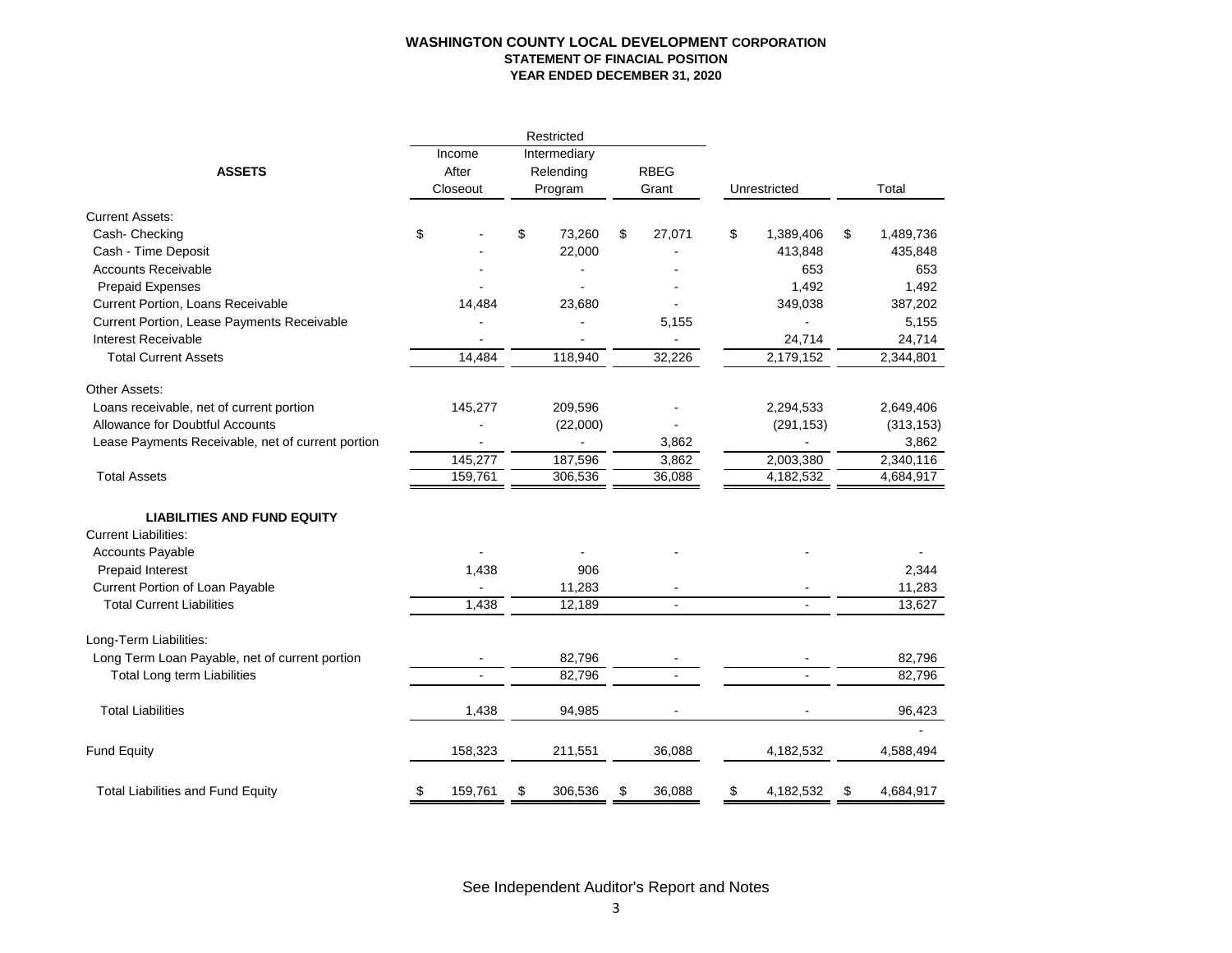#### **WASHINGTON COUNTY LOCAL DEVELOPMENT CORPORATION STATEMENT OF ACTIVITIES YEAR ENDED DECEMBER 31, 2020**

|                                               |               | Restricted    |              |                 |                 |
|-----------------------------------------------|---------------|---------------|--------------|-----------------|-----------------|
|                                               | Income        | Intermediary  |              |                 |                 |
| <b>REVENUES</b>                               | After         | Relending     | <b>RBEG</b>  |                 |                 |
|                                               | Closeout      | Program       | Grant        | Unrestricted    | Total           |
| Interest on Loans                             | \$<br>5,138   | \$<br>13,233  | \$           | \$<br>128,572   | \$<br>146,943   |
| Interest on Time Deposits                     |               | 100           |              | 3,341           | 3,441           |
| <b>Contributions/Grants</b>                   |               |               |              | 80,000          | 80,000          |
| <b>Origination &amp; Late Fees</b>            |               |               |              | 12,220          | 12,220          |
| Events                                        |               |               |              | 1,451           | 1,451           |
| <b>RBEG Grant Reimbursement</b>               |               |               |              |                 |                 |
| Net assets released from Unrestricted Income  | (23,000)      |               |              | 23,000          |                 |
| <b>Total Revenues</b>                         | (17, 862)     | 13,333        |              | 248,584         | 244,055         |
| <b>EXPENDITURES</b>                           |               |               |              |                 |                 |
| Salaries & Wages                              |               |               |              | 75,103          | 75,103          |
| Payroll Taxes                                 |               |               |              | 5,296           | 5,296           |
| <b>Fringe Benefits</b>                        |               |               |              | 15,812          | 15,812          |
| <b>Professional Fees</b>                      |               |               |              | 20,035          | 20,035          |
| Interest Expense                              |               | 1,188         |              |                 | 1,188           |
| Insurance                                     |               |               |              | 3,461           | 3,461           |
| Office Expense                                |               |               |              | 1,808           | 1,808           |
| Marketing and Advertising                     |               |               |              | 4,420           | 4,420           |
| <b>Meeting Expense</b>                        |               |               |              |                 |                 |
| Miscellaneous                                 |               |               |              | 87              | 87              |
| <b>Grant Expenses</b>                         |               |               |              |                 |                 |
| Bad Debt Expense (Recovery)                   |               |               |              |                 |                 |
| <b>Total Expenditures</b>                     |               | 1,188         |              | 126,022         | 127,210         |
| Excess (Deficit) of Revenue Over Expenditures | (17, 862)     | 12,145        |              | 122,563         | 116,845         |
| Fund Equity - Beginning of Year               | \$<br>176,185 | \$<br>199,406 | \$<br>36,088 | \$<br>4,059,970 | 4,471,649       |
| Fund Euity - End of Year                      | \$<br>158,323 | \$<br>211,551 | \$<br>36,088 | \$<br>4,182,533 | \$<br>4,588,494 |

See Independent Auditor's Report and Notes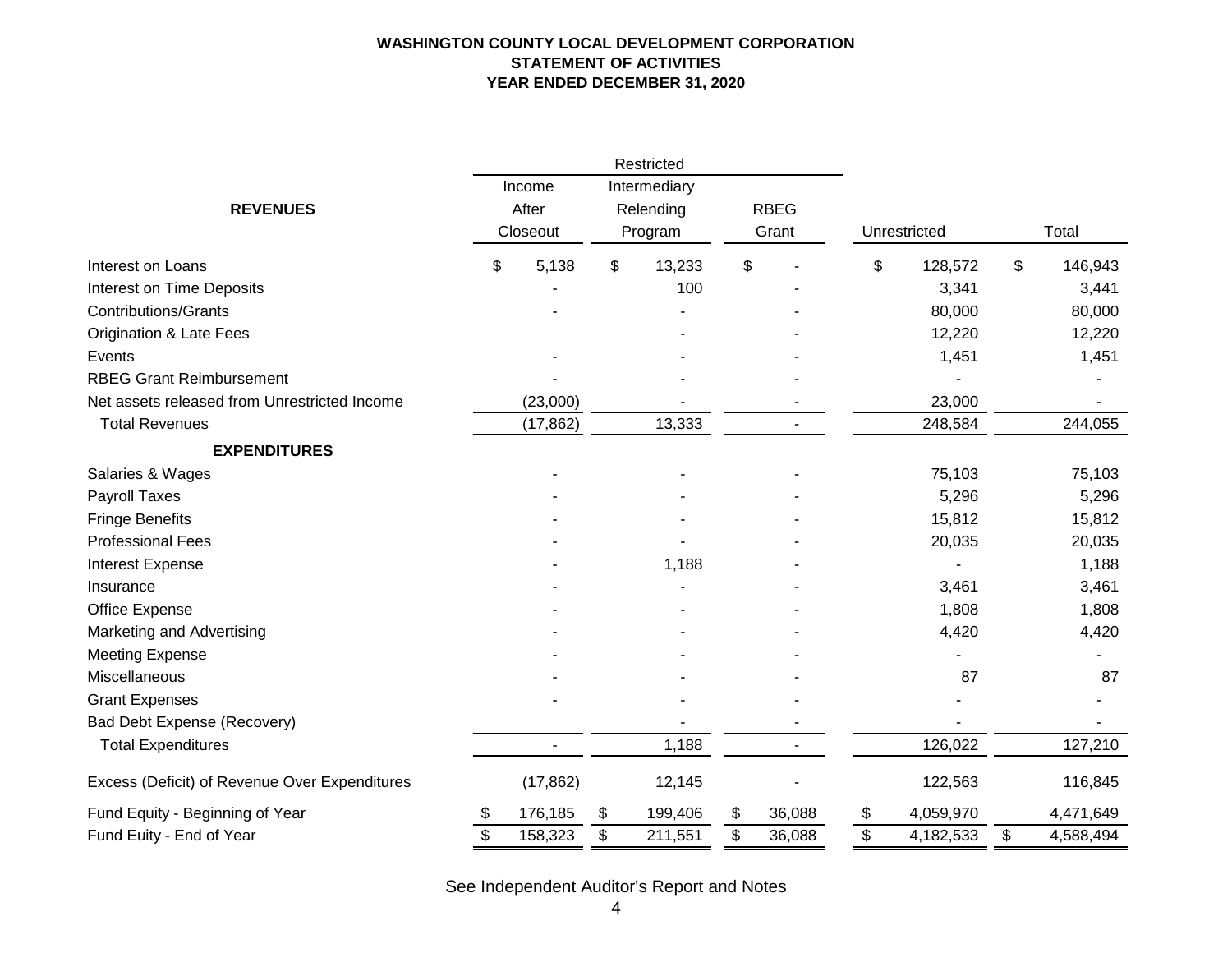#### **WASHINGTON COUNTY LOCAL DEVELOPMENT CORPORATION Statement of Cash Flows Year Ended December 31, 2020**

| Cash Flows From Operating Activities:              |               |
|----------------------------------------------------|---------------|
| <b>Excess of Revenues Over Expenditures</b>        | \$<br>116,845 |
| Adjustments to Reconcie Excess of Revenues         |               |
| Over Expenditures to                               |               |
| Net Cash Provided (Used) by Operating Activities:  |               |
| (Increase) Decrease in:                            |               |
| <b>Accounts Receivable</b>                         | (29)          |
| Loans Receivable                                   | 311,724       |
| Lease Payments Receivable                          | 4,297         |
| <b>Interest Receivable</b>                         | (9,810)       |
| <b>Prepaid Expenses</b>                            | 2,831         |
| Increase (Decrease) in:                            |               |
| <b>Prepaid Interest</b>                            | 2,344         |
| <b>Accounts Payable</b>                            |               |
| <b>Allowance for Doubtful Accounts</b>             |               |
| Intermediary Relending Program Loan Payable        | (11, 151)     |
| Net Cash Provided (Used) by Operating Activities   | 417,050       |
| Cash and Cash Equivalents at Beginning of Year     | 1,508,534     |
| Cash and Cash Equivalents at End of Year           | 1,925,584     |
|                                                    |               |
| Supplemental Disclosures of Cash Flow Information: |               |
| Cash Paid During the Year for:<br>Interest         | \$<br>1,188   |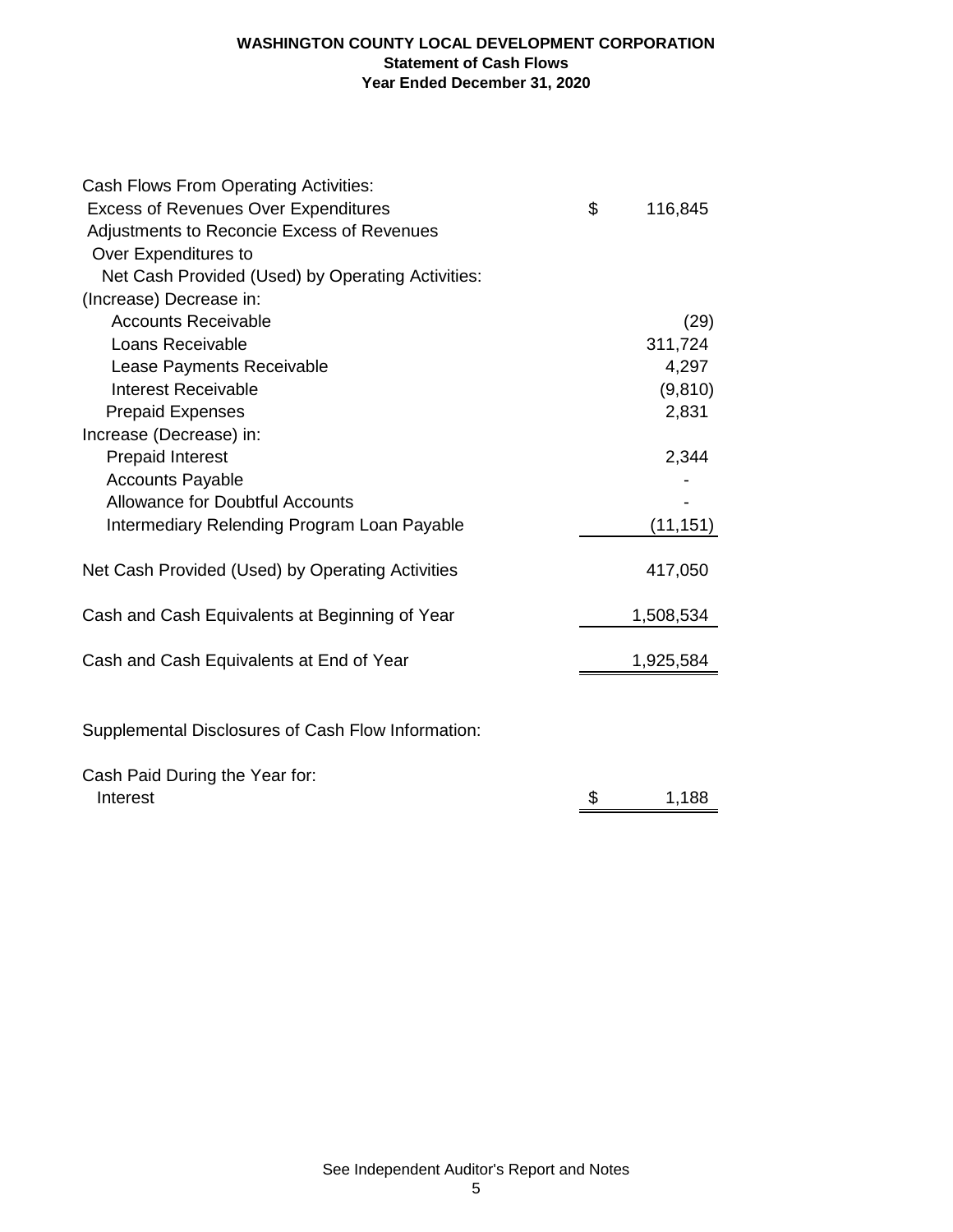## **Summary of Significant Accounting Policies**

The summary of significant accounting policies of Washington County Local Development Corporation is presented to assist in understanding the Washington County Local Development Corporation's financial statements. The financial statements and notes are representations of Washington County Local Development Corporation's management, which is responsible for their integrity and objectivity. These accounting policies are in accordance with accounting principles generally accepted in the United States of America and have been consistently applied in the preparation of the financial statements.

## **Organization**

Washington County Local Development Corporation was incorporated in 1985 under the Not-for-Profit Law of the State of New York for the purpose of relieving and reducing unemployment by promoting and providing job opportunities for low to moderate income residents of Washington County. This is accomplished through loans to qualifying employers. In 1986, Washington County contracted with the Local Development Corporation to administer a revolving loan program created by the repayments of low interest loans issued by the Washington County Community Development Program. The County Board of Supervisors assigned all loans to the Local Development Corporation for no consideration. The Local Development Corporation is a component unit of Washington County and is included as such in the County's general-purpose financial statements.

## Revenue Recognition

The Washington County Local Development Corporation's primary source of revenue is from principal and interest repayments received on loans issued by the Local Development Corporation through the Washington County Community Development & Economic Loan Funds and the Intermediary Relending Program.

## Accounting Method

The Washington County Local Development Corporation accounts for all transactions on the accrual method of accounting.

## Allowance for Doubtful Accounts

Bad debts are provided on the allowance method based on historical experience and management's evaluation of outstanding loans receivable at the end of each year.

## Use of Estimates

The preparation of financial statements in conformity with generally accepted accounting principles requires management to make estimates and assumptions that affect the reported amounts of assets and liabilities and disclosure of contingent assets and liabilities at the date of the financial statements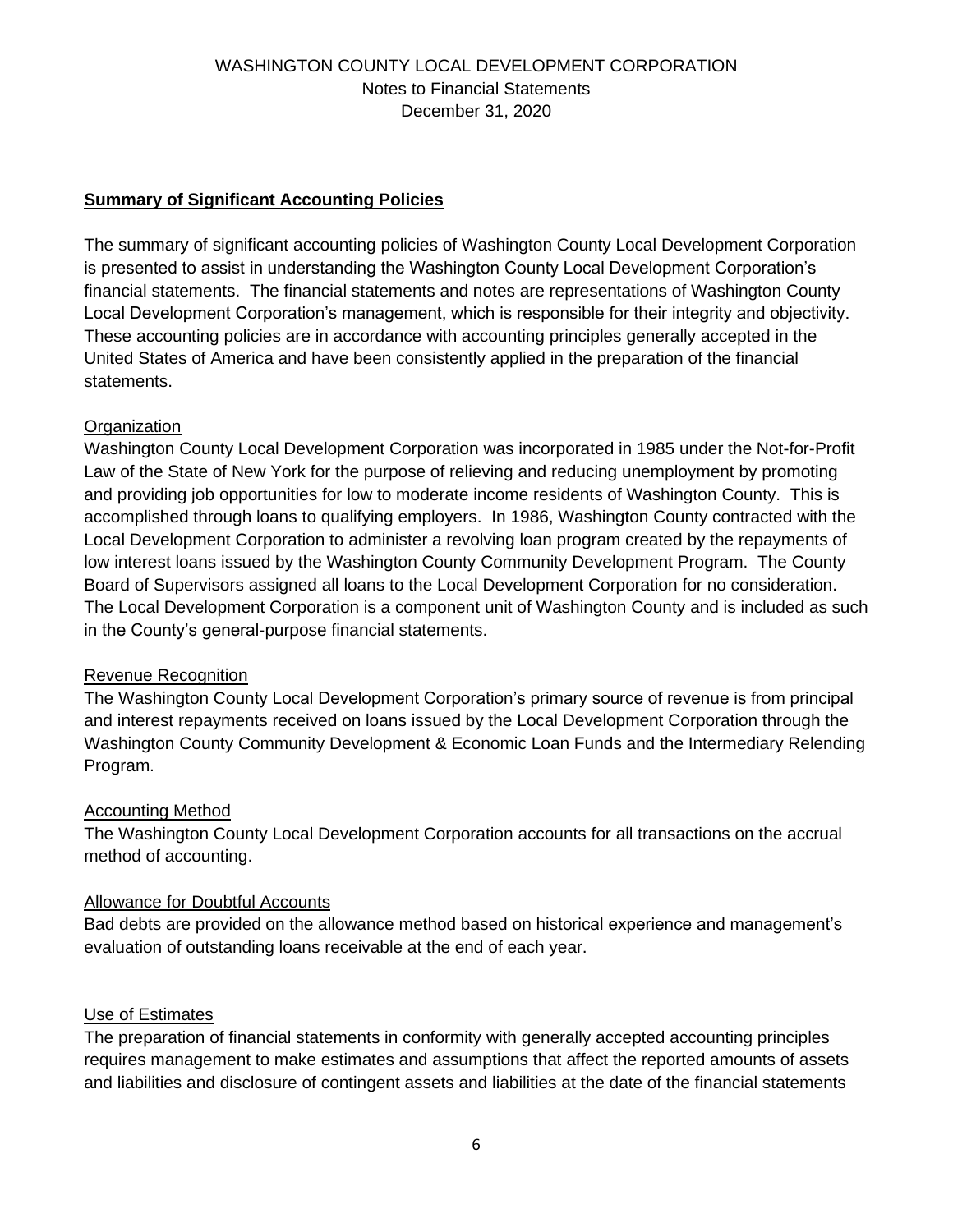and the reported amounts of revenues and expenses during the reporting period. Actual results could differ from those estimates.

## Income Taxes

The Washington County Local Development Corporation is an exempt organization under Sec. (501)(c)(4) of the Internal Revenue Code. As of December 31, 2020, the tax years that remain subject to examination by taxing authorities begin with 2016.

## Cash and Cash Equivalents

For purposes of the statement of cash flows, Washington County Local Development Corporation considers all highly liquid debt instruments purchased with a maturity of 90 days or less to be cash equivalents.

## **Concentration of Credit Risk**

Financial instruments which potentially expose the organization to concentration of credit risk consist primarily of loans receivable. Management considers the loans net of allowances to be fully collectible.

Washington County Local Development Corporation had funds on deposit at local banks totaling \$1,925,584 at December 31, 2020. These deposits are fully insured by Federal Deposit Insurance Corporation, pledged collateral and a letter of credit.

## **Loans Receivable**

Loans receivable consisted of the following at December 31, 2020:

|    | <b>Restricted Income After Closeout:</b>            | CDLF/EDLF<br><b>MAP LOANS</b> | <b>IRP</b><br><b>LOANS</b> |
|----|-----------------------------------------------------|-------------------------------|----------------------------|
| 1) | Loaned \$350,000 on June 30, 2003 due in monthly    |                               |                            |
|    | payments of \$3,178 through January 22, 2016,       |                               |                            |
|    | including interest at 4% per annum. On February 23, |                               |                            |
|    | 2015 the loan was modified with monthly payments    |                               |                            |
|    | of \$1,750 extended through February 23, 2025 with  |                               |                            |
|    | the entire principle balance due February 23, 2025. | 159.761                       |                            |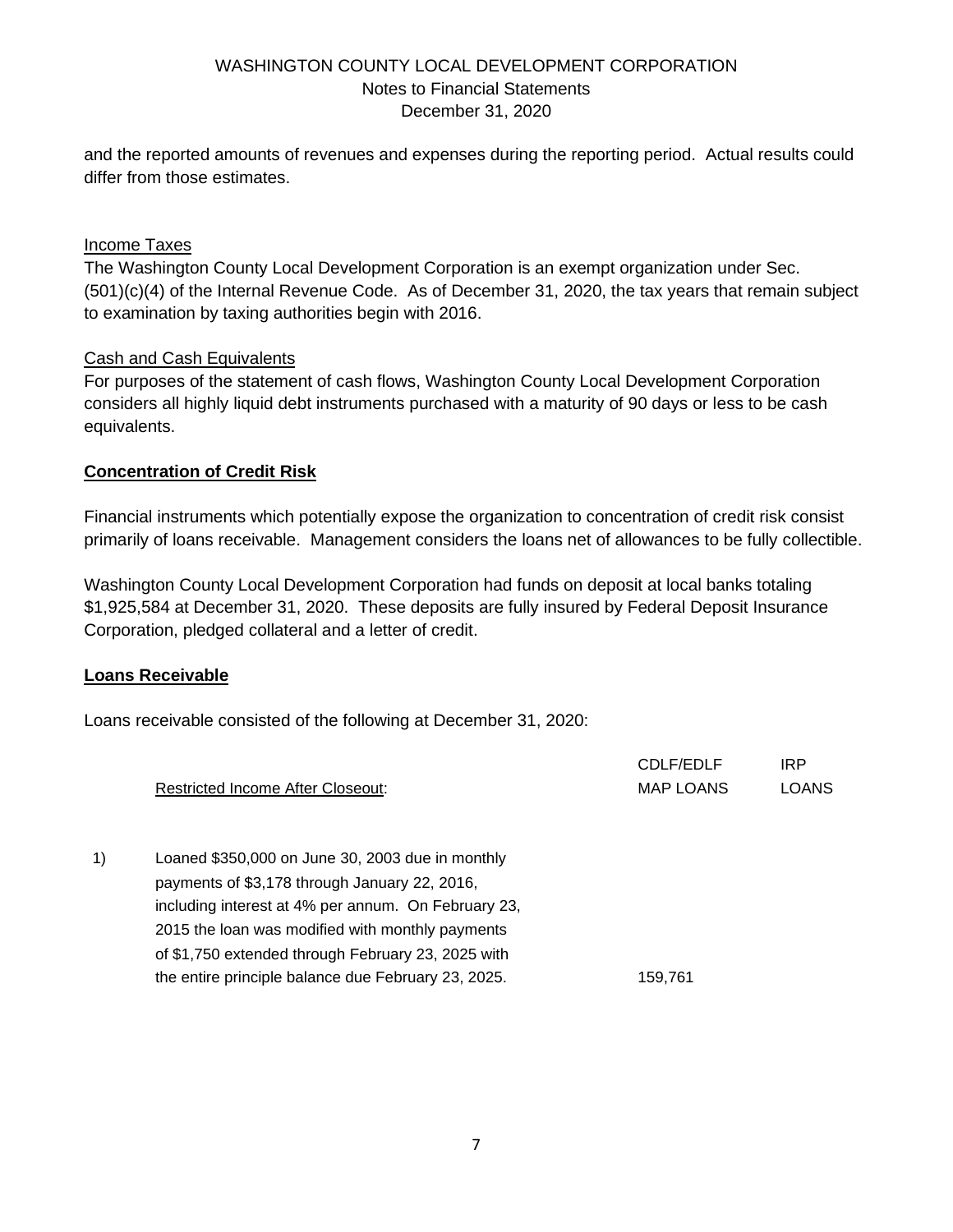| 2) | Loaned \$390,000 on October 31, 2006 interest<br>only payments beginning on November 30, 2006, at<br>5.19% per annum. Principal payments due in<br>monthly payments of \$3,208 beginning on May 31,<br>2007 through October 31, 2021, including interest<br>at 5.19% per annum.                          | 41,000 |
|----|----------------------------------------------------------------------------------------------------------------------------------------------------------------------------------------------------------------------------------------------------------------------------------------------------------|--------|
|    |                                                                                                                                                                                                                                                                                                          |        |
| 3) | Loaned \$150,000 on December 15, 2006 due in<br>monthly payments of \$1,207 through December 1,<br>2021, including interest at 5.19% per annum.                                                                                                                                                          | 10,651 |
| 4) | Loaned \$210,000 on November 3, 2009 due in<br>monthly payments of \$1,559 through November 3,<br>2024, including interest at 4% per annum.                                                                                                                                                              | 70,427 |
| 5) | Loaned \$150,000 on November 19, 2009 due in<br>monthly payments of \$1,114 through October 19,<br>2024, including interest at 4% per annum.<br>On December 19, 2016 the loan was modified extending<br>monthly payments of \$1,713 through December 19, 2021                                            | 25,723 |
| 6) | Loaned \$140,000 on October 27, 2011 due in<br>monthly payments of \$1,059 through October 27,<br>2018, including interest at 5.5% per annum. On October 27, 2018<br>the loan was modified extending monthly payments<br>of \$1,058.88 through October 27, 2027 including interest<br>at 5.5% per annum. | 73,364 |
| 7) | Loaned \$10,000 on August 23, 2013 due in monthly<br>payments of \$194 through December 23, 2018,<br>including interest at 6% per annum.<br>Currently Receiving \$0 per month.                                                                                                                           | 7,865  |
| 8) | Loaned \$45,000 on July 3, 2014, due in<br>monthly payments of \$477 through July 3, 2025,<br>including interest at 5% per annum.                                                                                                                                                                        | 9,128  |
| 9) | Loaned \$50,000 on February 21, 2014 due in<br>monthly payments of \$719 through August 21, 2021,<br>including interest at 5.5% per annum.                                                                                                                                                               | 11,806 |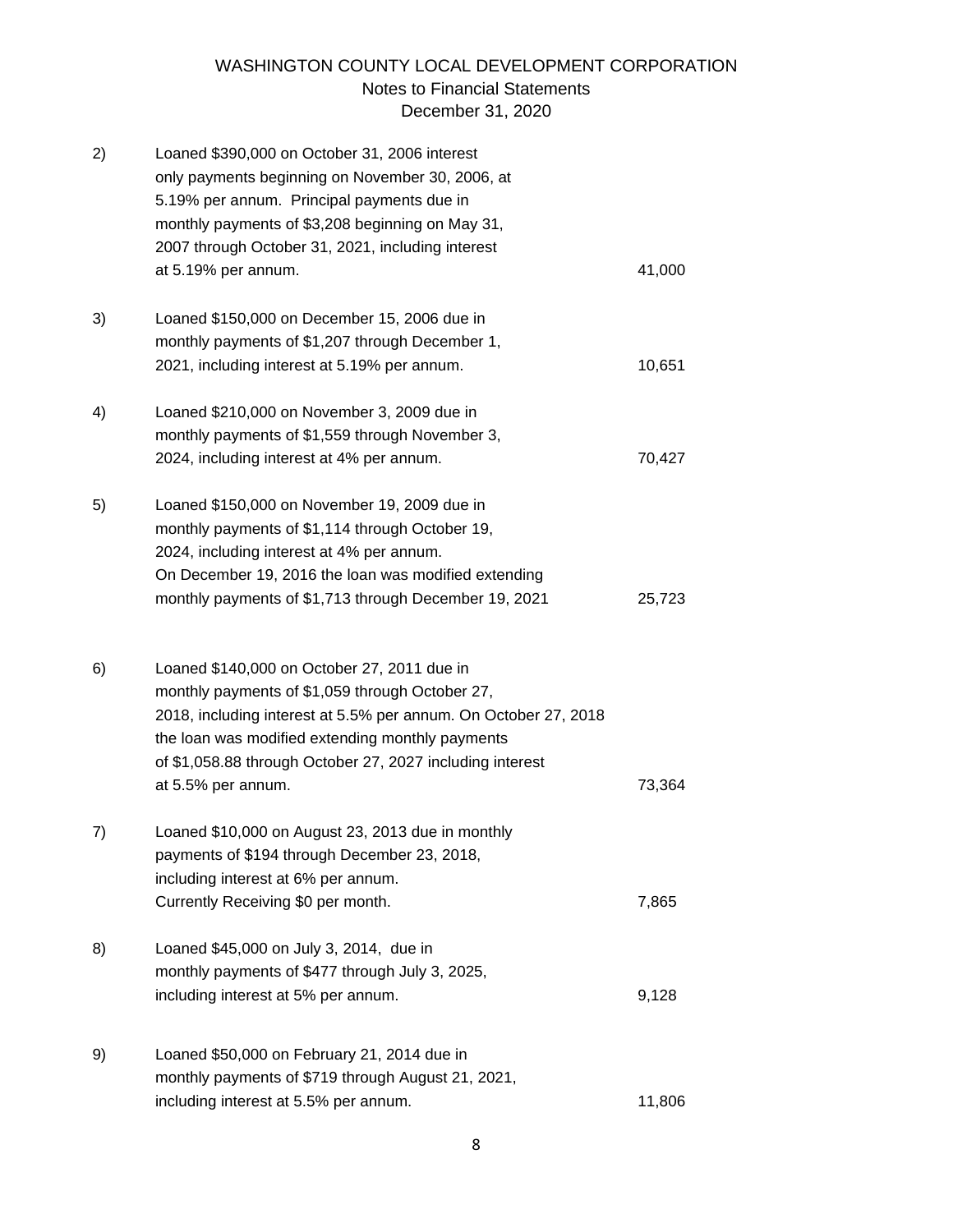| 10) | Loaned \$75,000 on March 27, 2014 due in monthly        |         |        |
|-----|---------------------------------------------------------|---------|--------|
|     | payments of \$1,078 through September 27, 2021,         |         |        |
|     | including interest at 5.5% per annum.                   | 9,644   |        |
| 11) | Loaned \$150,000 on February 11, 2015 due in            |         |        |
|     | monthly payments of \$2,191 through August 11,          |         |        |
|     | 2022, including interest at 6% per annum.               | 31,959  |        |
| 12) | Loaned \$80,000 on June 30, 2015 due in monthly         |         |        |
|     | payments of \$675 through October 30, 2030,             |         |        |
|     | including interest at 6% per annum.                     | 61,835  |        |
| 13) | Loaned \$235,000 on September 16, 2015 due in           |         |        |
|     | monthly payments of \$2,609 through March 16,           |         |        |
|     | 2026, including interest at 6% per annum.               |         |        |
|     | On December 27, 2017 the loan was modified,             |         |        |
|     | due in monthly payments of \$1,572, including interest, |         |        |
|     | through July 27, 2038 at 6% per annum.                  | 210,376 |        |
| 14) | Loaned \$125,000 on September 25, 2015 due in           |         |        |
|     | monthly payments of \$1,388 through January 25,         |         |        |
|     | 2026, including interest at 6% per annum.               | 97,872  |        |
| 15) | Loaned \$100,000 on December 3, 2009 due in             |         |        |
|     | monthly payments of \$743 through December 3,           |         |        |
|     | 2025, including interest at 5% per annum.               |         | 44,752 |
| 16) | Loaned \$40,000 on November 27, 2012 due in             |         |        |
|     | monthly payments of \$329 through November 27,          |         |        |
|     | 2027, including interest at 5.5% per annum.             |         | 22,174 |
| 17) | Loaned \$65,000 on March 16, 2016 due in monthly        |         |        |
|     | payments of \$466 through July 16, 2036                 |         |        |
|     | including interest at 6% per annum.                     | 57,415  |        |
| 18) | Loaned \$150,000 on May 12, 2016 due in monthly         |         |        |
|     | payments of \$1,665 through November 12, 2026           |         |        |
|     |                                                         | 101,628 |        |
|     | including interest at 6% per annum.                     |         |        |
| 19) | Loaned \$77,000 on June 29,2016 due in monthly          |         |        |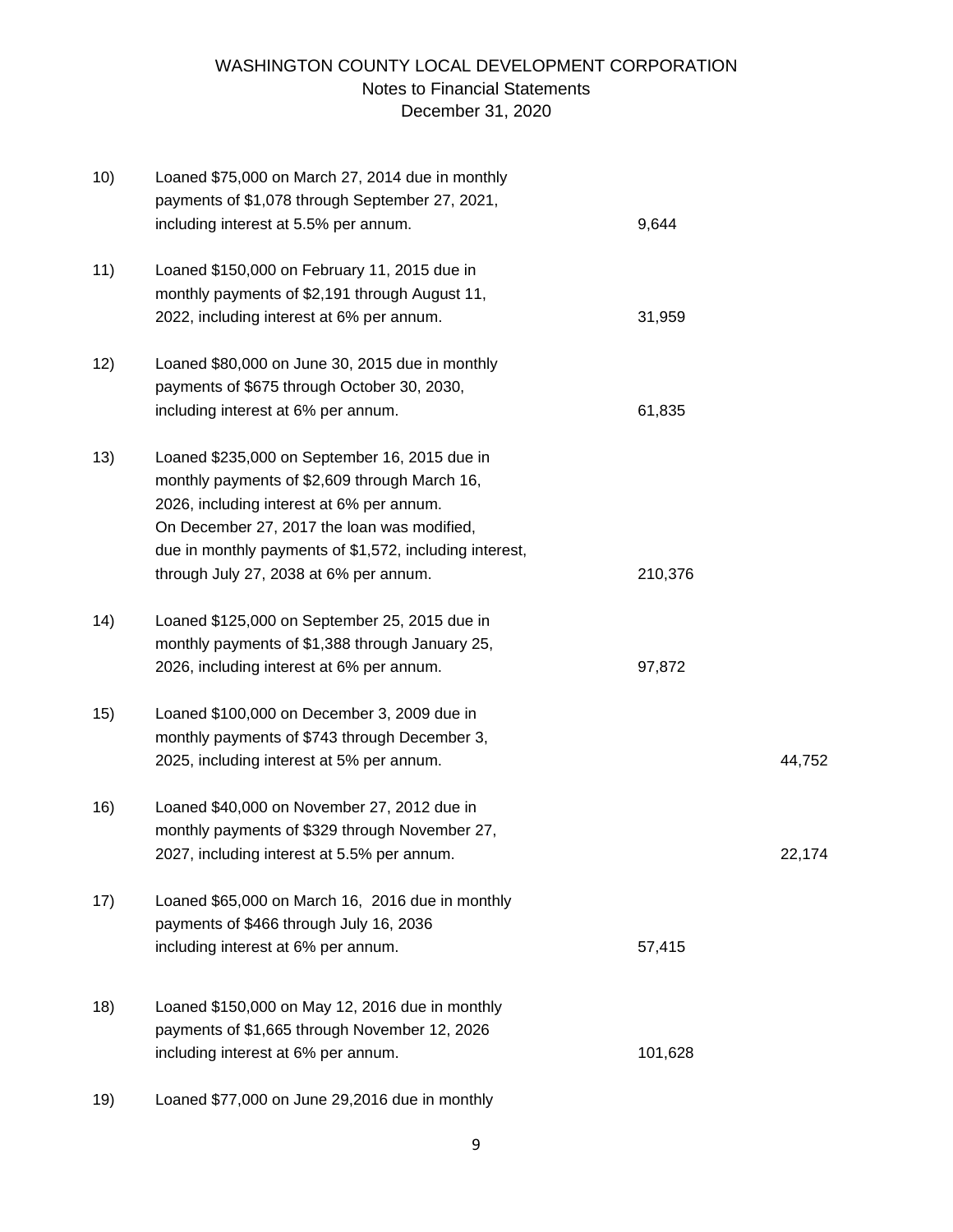|      | payments of \$855 through October 29, 2026          |         |         |
|------|-----------------------------------------------------|---------|---------|
|      | including interest at 6% per annum.                 | 55,035  |         |
| (20) | Loaned \$50,000 on October 12, 2016 due in monthly  |         |         |
|      | payments of \$555 through March 12, 2027            |         |         |
|      | including interest at 6% per annum.                 | 35,798  |         |
| 21)  | Loaned \$150,000 on June 30, 2016 due in monthly    |         |         |
|      | payments of \$1,665 through October 30, 2026        |         |         |
|      | including interest at 6% per annum.                 |         |         |
|      | On April 30, 2020 the loan was modified             |         |         |
|      | to payments of \$1,231 through April 30, 2031.      |         | 104,919 |
| 22)  | Loaned \$75,000 on April 14, 2017 due in monthly    |         |         |
|      | payments of \$1,450 through April 14, 2021          |         |         |
|      | including interest at 6% per annum.                 | 29,570  |         |
| 23)  | Loaned \$124,625 on April 18, 2017 due in monthly   |         |         |
|      | payments of \$1,821 through April 14, 2024          |         |         |
|      | including interest at 6% per annum.                 | 72,638  |         |
| 24)  | Loaned \$80,000 on April 18, 2017 due in monthly    |         |         |
|      | payments of \$1,169 through October 18, 2024        |         |         |
|      | including interest at 6% per annum.                 | 57,171  |         |
| 25)  | Loaned \$101,400 on July 06, 2017 due in monthly    |         |         |
|      | payments of \$856 through October 06, 2032          |         |         |
|      | including interest at 6% per annum.                 | 88,829  |         |
| 26)  | Loaned \$145,000 on August 28, 2017 due in monthly  |         |         |
|      | payments of \$1,224 through December 28, 2032       |         |         |
|      | including interest at 6% per annum.                 | 130,513 |         |
|      | Loaned \$250,000 on October 25, 2017 due in monthly |         |         |
| 27)  | payments of \$1,791 through March 25,2038           |         |         |
|      |                                                     |         |         |
|      | including interest at 6% per annum.                 | 236,185 |         |
| 28)  | Loaned \$20,000 on March 09, 2018 due in monthly    |         |         |
|      | payments of \$387 through March 9, 2023             |         |         |
|      | including interest at 6% per annum.                 | 12,565  |         |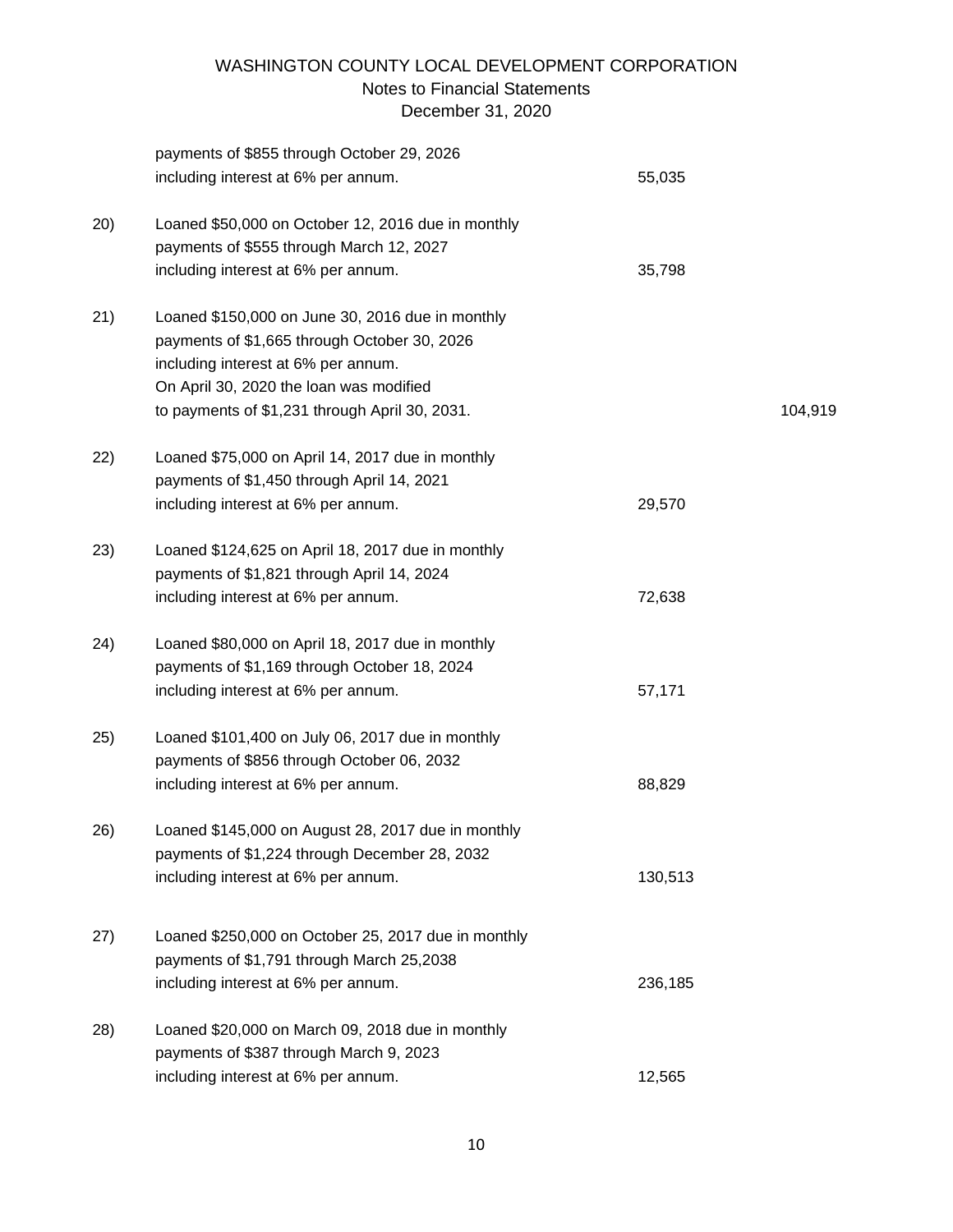| 29) | Loaned \$100,000 on April 12, 2018 due in monthly<br>payments of \$1,110 through October 12, 2028<br>including interest at 6% per annum. | 87,128  |        |
|-----|------------------------------------------------------------------------------------------------------------------------------------------|---------|--------|
| 30) | Loaned \$55,000 on April 26, 2018 due in monthly                                                                                         |         |        |
|     | payments of \$912 through April 26, 2024                                                                                                 |         |        |
|     | including interest at 6% per annum.                                                                                                      | 40,331  |        |
| 31) | Loaned \$74,000 on April 26, 2018 due in monthly                                                                                         |         |        |
|     | payments of \$822 through October 26,2028                                                                                                |         |        |
|     | including interest at 6% per annum.                                                                                                      |         | 61,431 |
| 32) | Loaned \$150,000 on May 03, 2018 due in monthly                                                                                          |         |        |
|     | payments of \$1,266 through May 03, 2033                                                                                                 |         |        |
|     | including interest at 6% per annum.                                                                                                      | 138,517 |        |
| 33) | Loaned \$150,000 on July 09, 2018 due in monthly                                                                                         |         |        |
|     | payments of \$1266 through July 09, 2033                                                                                                 |         |        |
|     | including interest at 6% per annum.                                                                                                      | 139,076 |        |
| 34) | Loaned \$150,000 on October 31, 2018 due in monthly                                                                                      |         |        |
|     | payments of \$1266 through April 30, 2033                                                                                                |         |        |
|     | including interest at 6% per annum.                                                                                                      | 141,803 |        |
| 35) | Loaned \$54,250 on November 14, 2018 due in monthly                                                                                      |         |        |
|     | payments of \$458 through November 15, 2033                                                                                              |         |        |
|     | including interest at 6% per annum.                                                                                                      | 50,266  |        |
| 36) | Loaned \$60,000 on January 16, 2019 due in monthly                                                                                       |         |        |
|     | payments of \$1,160 through February 16, 2024                                                                                            |         |        |
|     | including interest at 6% per annum.                                                                                                      | 41,436  |        |
| 37) | Loaned \$55,000 on April 02, 2019 due in monthly                                                                                         |         |        |
|     | payments of \$611 through October 02, 2029                                                                                               |         |        |
|     | including interest at 6% per annum.                                                                                                      | 51,531  |        |
| 38) | Loaned \$150,000 on April 18, 2019 due in monthly                                                                                        |         |        |
|     | payments of \$1,266 through October 18, 2034                                                                                             |         |        |
|     | including interest at 6% per annum.                                                                                                      | 148,496 |        |
|     |                                                                                                                                          |         |        |

39) Loaned \$125,000 on October 03, 2019 due in monthly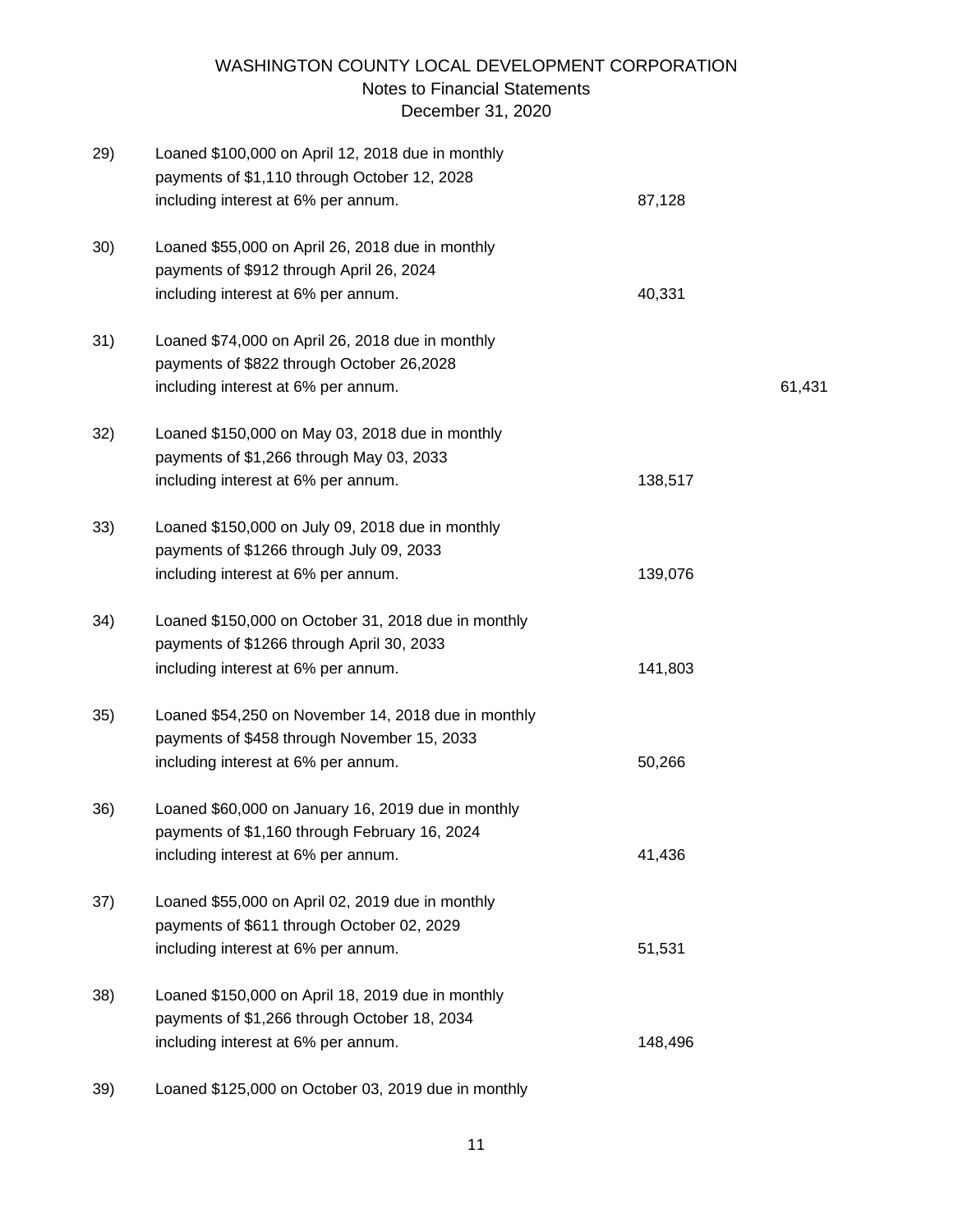|     | payments of \$1,055 through February 03, 2034       |     |           |               |
|-----|-----------------------------------------------------|-----|-----------|---------------|
|     | including interest at 6% per annum.                 |     | 123,481   |               |
| 40) | Loaned \$150,000 on January 03, 2020 due in monthly |     |           |               |
|     | payments of \$2,900 through February 03, 2035       |     |           |               |
|     | including interest at 6% per annum.                 |     | 132,509   |               |
| 41) | Loaned \$10,000 on December 02, 2020 due in monthly |     |           |               |
|     | payments of \$189 through April 02, 2026            |     |           |               |
|     | including interest at 5% per annum.                 |     | 10,000    |               |
|     | Total                                               | \$  | 2,803,332 | \$<br>233,276 |
|     | Less: Current Portion                               |     | 363,522   | 23,680        |
|     | <b>Total Long Term</b>                              | \$. | 2,439,810 | \$<br>209,596 |
|     |                                                     |     |           |               |

## **Allowance for Doubtful Accounts**

The allowance for doubtful accounts established in the Intermediary Relending Program (IRP) in the amount of \$22,000 is in accordance with a requirement by the U.S. Department of Agriculture. There are no delinquent IRP loans as of December 31, 2020.

The allowance for doubtful accounts of \$291,153 unrestricted loans represents 10% of the outstanding loan balances. Based on historical data, the Corporation estimates that 10% of the unrestricted loan balances will be uncollectable.

## **Lease Payments Receivable**

As part of the Rural Business Enterprise Grant Agreement, the Washington County Local Development Corporation will lease the equipment to a local business. The total amount of the lease payment will be equal to 40% of the purchase price of the equipment, \$38,088. The business will make monthly lease payments of \$430 through June 1, 2022 the expected life of the equipment. The title to the equipment is to be held in the name of Washington County Local Development Corporation during the lease period. At the end of the lease period the equipment is to be conveyed to the business for the sum of \$1. The balance due as of December 31, 2020 was \$13,314.

Lease payments receivable consisted of the following at December 31, 2020: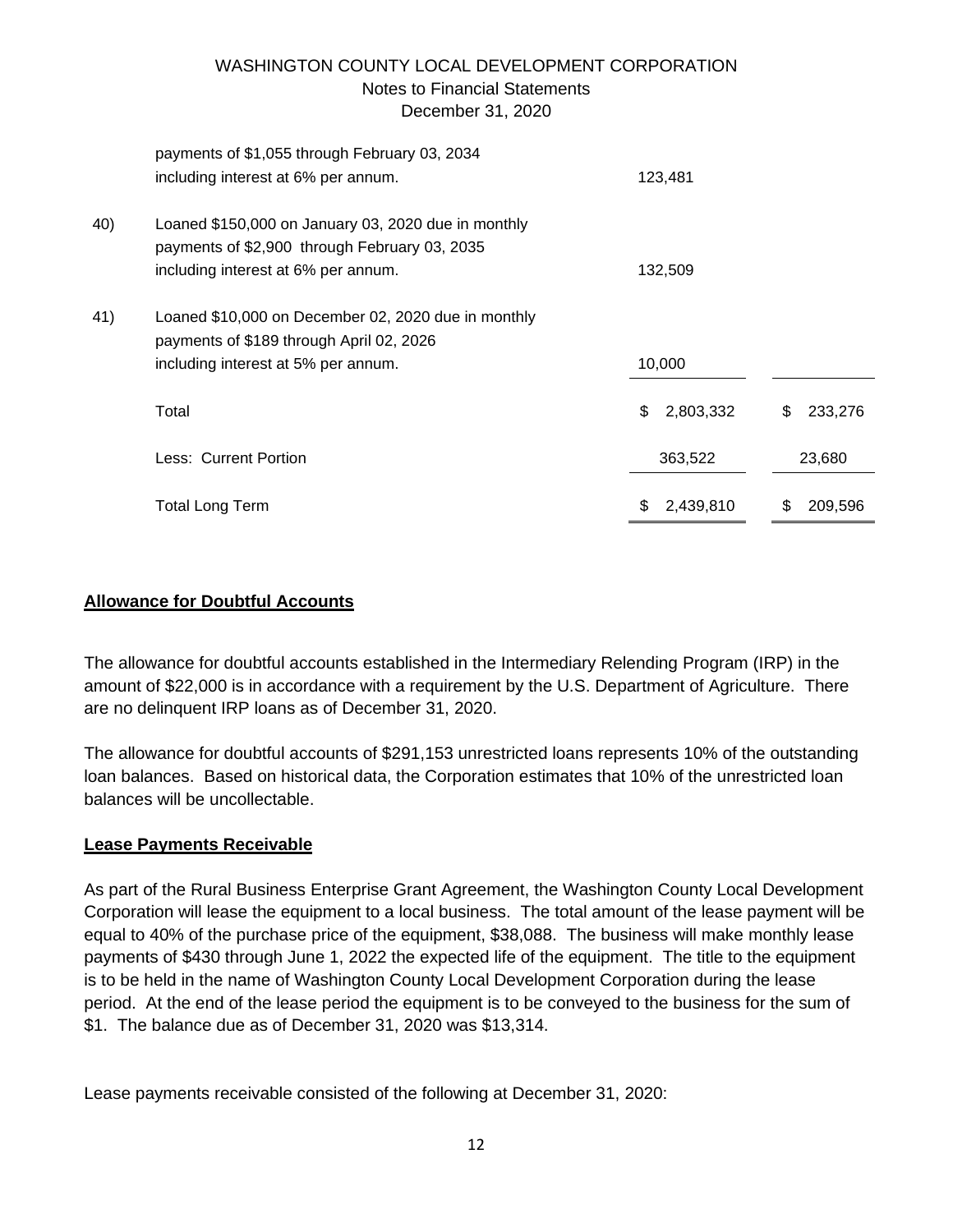| 2021  | \$<br>5,155 |
|-------|-------------|
| 2022  | 3,862       |
| Total | \$<br>9,017 |

Upon receipt of the lease proceeds, Washington County Local Development Corporation is required to use the funds to provide term loans that support local farmer/agricultural related business. The appropriate use of loan proceeds include:

- Purchase and/or improve machinery, equipment, or other business assets to be used in connection with the Borrower's business.
- Working capital.
- Purchase an existing, operating entity.

## **Loan Payable Intermediary Relending Program**

Washington County Local Development Corporation entered into a loan agreement on November 25, 1998 with the U.S. Department of Agriculture for \$300,000 to be paid back over 30 years at a fixed rate of 1%. Interest only was paid for the first two years. Principal and interest payments are made in 28 equal annual installments with any remaining balance being paid 30 years from the date of the note. A stipulation of this program is that the Washington County Local Development Corporation must match a portion of the loan. The Washington County Local Development Corporation's matching requirement was \$75,000 making the program funds total \$375,000. As of December 31, 2020, the Washington County Local Development Corporation has drawn down \$450,000 and has made nine loans.

| An installment contract to the U.S. Department of Agriculture<br>payable in annual installments of \$12,339, including interest<br>at 1% through November 2028. | \$<br>94,079                                   |
|-----------------------------------------------------------------------------------------------------------------------------------------------------------------|------------------------------------------------|
| Less: current portion                                                                                                                                           | (11, 283)                                      |
| Long-term loan payable, net of current portion                                                                                                                  | \$<br>82,796                                   |
| Maturities of long-term loan payable are as follows:                                                                                                            |                                                |
| Years ending<br>December 31,                                                                                                                                    |                                                |
| 2021<br>2022<br>2023<br>2024<br>Thereafter                                                                                                                      | 11,283<br>11,301<br>11,324<br>11,349<br>48,822 |
| Total                                                                                                                                                           | \$<br>94,079                                   |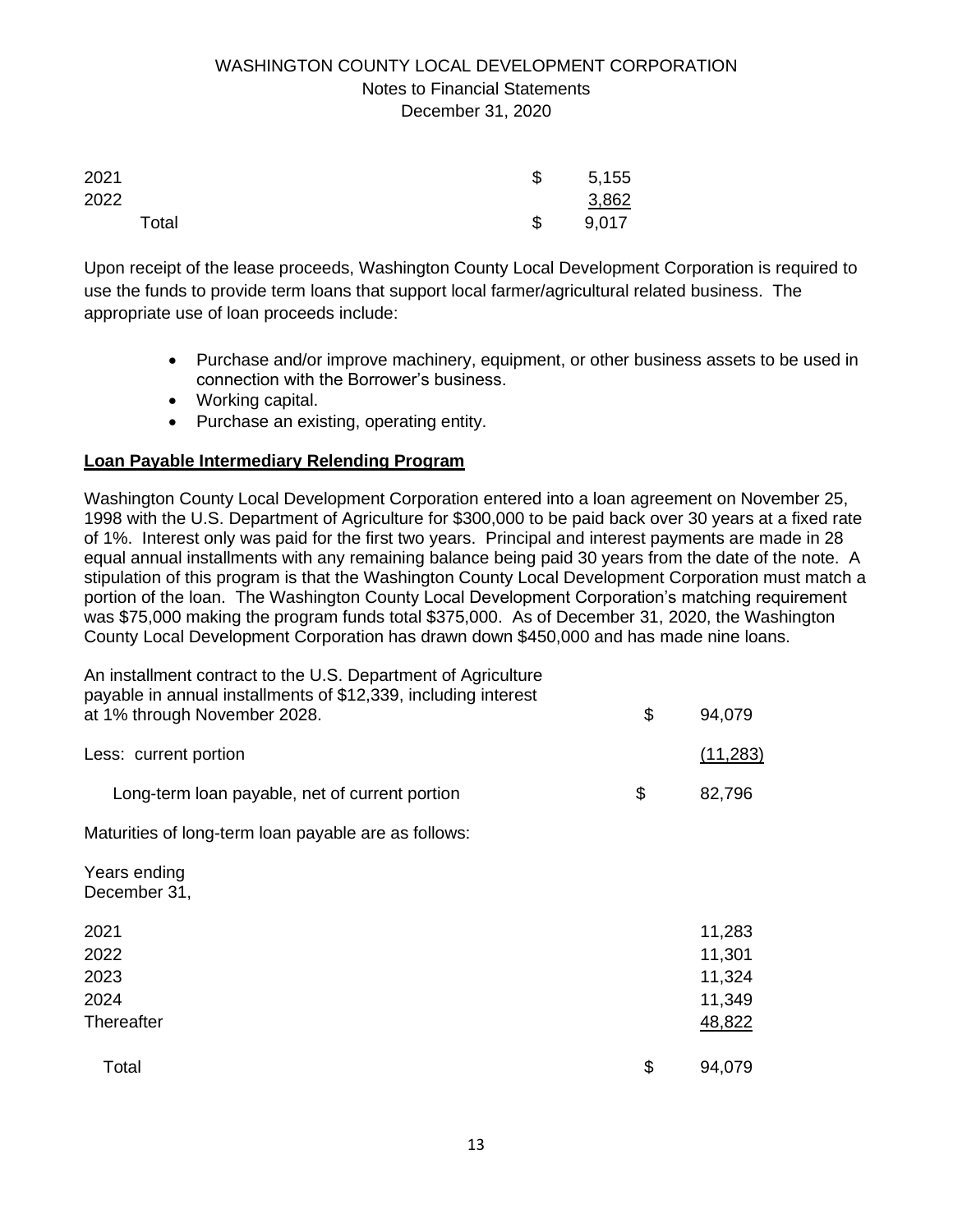#### **Risks and Uncertainties**

As a result of the spread of the COVID-19 virus that started in March of 2020, economic uncertainties continue to negatively impact current and future operating results. The extent of the impact of COVID-19 on the Corporation's operation and financial performance will depend on certain developments, including the duration and spread of the outbreak which are uncertain and cannot be predicted at this time. The mitigate the uncertainty surrounding the COVID-19 pandemic, the Corporation has worked closely with borrower and become a resource for information regarding funding sources and programs.

## **Related Party**

The LDC by-laws were amended in 1996 to allow for non-supervisors to be Directors of the Corporation. Each town (17) is represented by the chief elected official or his/her designee. Currently, there five non-supervisors on the Board. The Washington County Local Development Corporation is provided office space, administrative and secretarial services, office equipment, and supplies by Washington County without charge.

## **Subsequent Events**

The Corporation has evaluated all events through March 15, 2021 the date which these financial statements were available to be issued and determined that there are no subsequent events which require disclosure.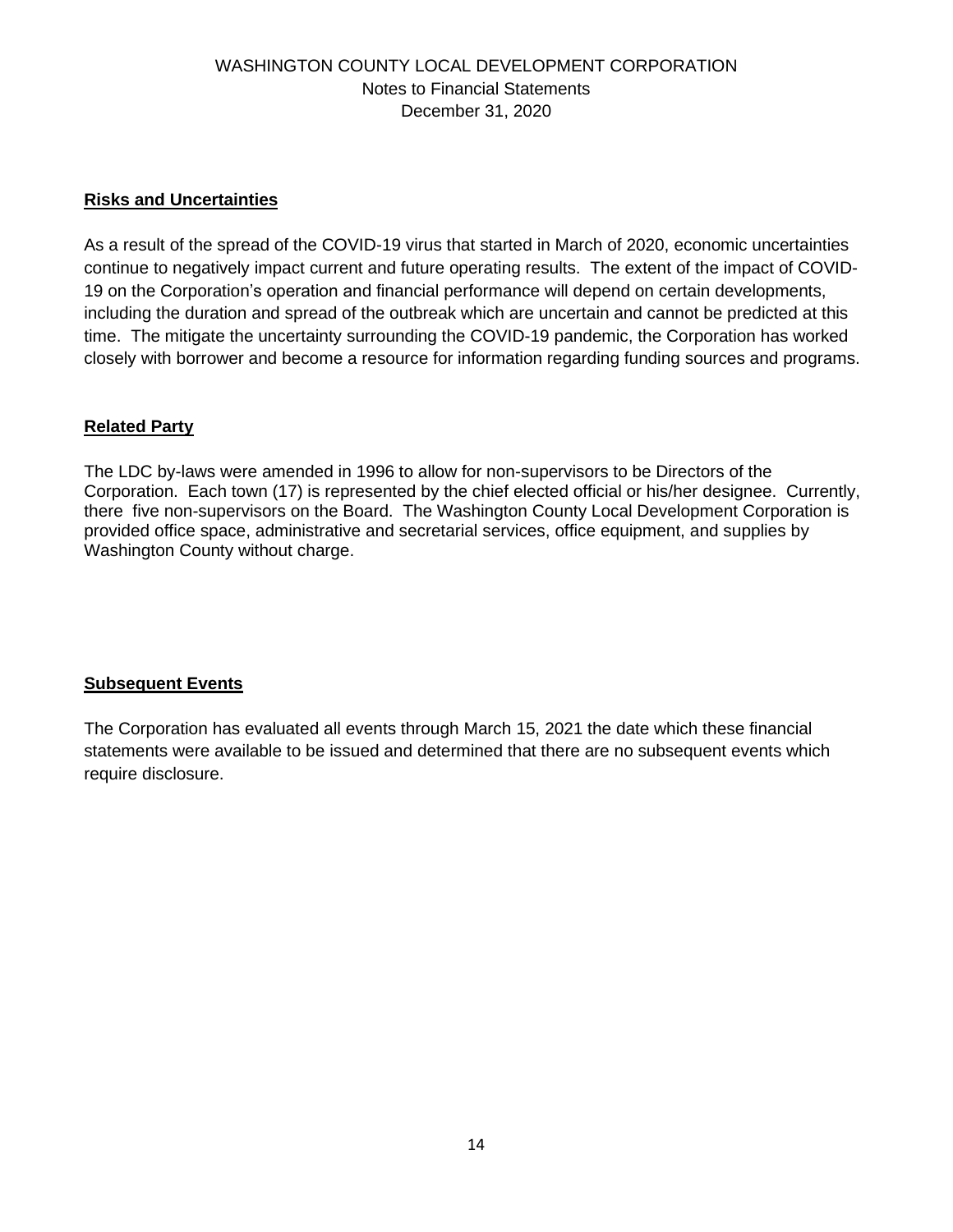December 31, 2020

#### **Restricted and Unrestricted Assets**

Receipts, disbursements, and cash balances related to Federal funds which are subject to certain Restrictions and unrestricted funds not subject to Federal restrictions are comprised of the following:

|                            | Restricted                |          |                     |             |    |        |    |              |                 |
|----------------------------|---------------------------|----------|---------------------|-------------|----|--------|----|--------------|-----------------|
|                            | Income<br>After           |          | <b>Intermediary</b> |             |    |        |    |              |                 |
|                            |                           |          | Relending           | <b>RBEG</b> |    |        |    |              |                 |
|                            |                           | Closeout |                     | Program     |    | Grant  |    | Unrestricted | Total           |
| Cash balances              |                           |          |                     |             |    |        |    |              |                 |
| 12/31/2019                 | \$                        |          | \$                  | 64,019      | \$ | 22,774 | \$ | 1,414,992    | \$<br>1,501,785 |
| Interest on deposits       |                           |          |                     | 100         |    |        |    | 3,341        | 3,441           |
|                            |                           |          |                     |             |    |        |    |              |                 |
| Principal, Interest, and   |                           |          |                     |             |    |        |    |              |                 |
| late charge payments       |                           | 15,663   |                     | 43,380      |    |        |    | 577,372      | 636,415         |
| <b>Origination Fees</b>    |                           |          |                     | 100         |    |        |    | 12,220       | 12,320          |
| Events                     |                           |          |                     |             |    |        |    | 1,451        | 1,451           |
| Grants/Contributions       |                           |          |                     |             |    |        |    | 80,000       | 80,000          |
| Lease Payments             |                           |          |                     |             |    | 4,297  |    |              | 4,297           |
| <b>Total Receipts</b>      |                           | 15,663   |                     | 43,580      |    | 4,297  |    | 674,384      | 737,924         |
|                            |                           |          |                     |             |    |        |    |              |                 |
| New Loans                  |                           | 15,663   |                     |             |    |        |    | 160,000      | 175,663         |
| Payroll & related          |                           |          |                     |             |    |        |    |              |                 |
| Expenses                   |                           |          |                     |             |    |        |    | 96,211       | 96,211          |
| <b>Professional Fees</b>   |                           |          |                     |             |    |        |    | 20,035       | 20,035          |
| Insurances                 |                           |          |                     |             |    |        |    | 3,461        | 3,461           |
| Principal & Interest       |                           |          |                     | 12,339      |    |        |    |              | 12,339          |
| Marketing                  |                           |          |                     |             |    |        |    | 4,420        | 4,420           |
| Office                     |                           |          |                     |             |    |        |    | 1,808        | 1,808           |
| <b>Meeting Expenses</b>    |                           |          |                     |             |    |        |    |              |                 |
| <b>Grant Expenses</b>      |                           |          |                     |             |    |        |    |              |                 |
| Misc Exp                   |                           |          |                     |             |    |        |    | 87           | 87              |
|                            |                           |          |                     |             |    |        |    |              |                 |
| <b>Total Disbursements</b> |                           | 15,663   |                     | 12,339      |    |        |    | 286,022      | 314,024         |
| <b>Cash Balances</b>       |                           |          |                     |             |    |        |    |              |                 |
| 12/31/20                   | $\boldsymbol{\mathsf{S}}$ | (0)      | \$                  | 95,260      | \$ | 27,071 | \$ | 1,803,354    | \$<br>1,925,685 |
| Cash, Checking             | $\frac{1}{2}$             |          | \$                  | 73,260      | \$ | 27,071 | \$ | 1,389,406    | \$<br>1,489,736 |
|                            |                           |          |                     |             |    |        |    |              |                 |
| Cash, Savings              | \$                        |          | \$                  | 22,000      | \$ |        | \$ | 413,848      | \$<br>435,848   |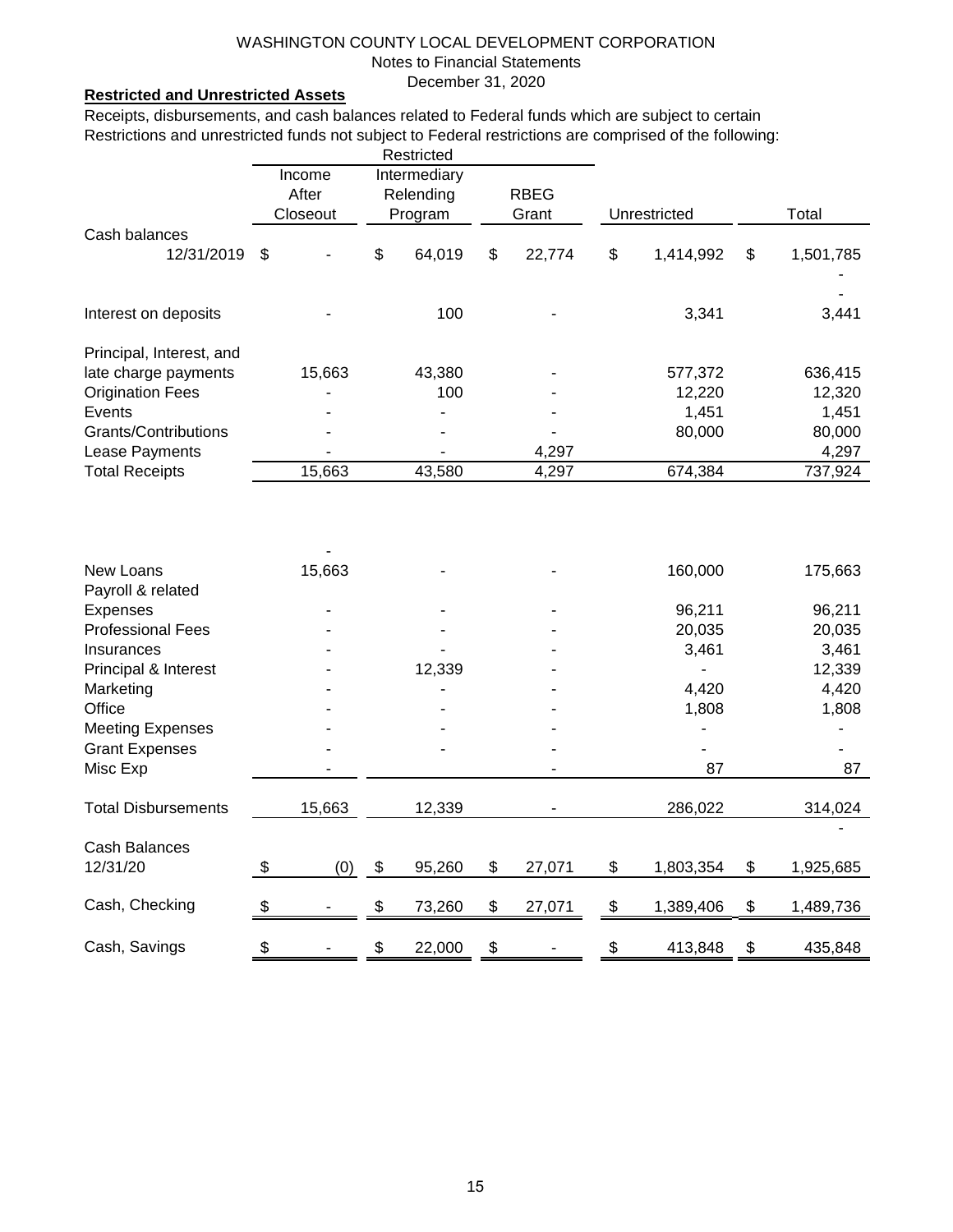# NOLAN CERTIFIED PUBLIC ACCOUNTING SERVICES, PLLC TARA M. NOLAN, CPA 243 County Route 68 Eagle Bridge, NY 12057

INDEPENDENT AUDITOR'S REPORT ON INTERNAL CONTROL OVER FINANCIAL REPORTING AND ON COMPLIANCE AND OTHER MATTERS BASED ON AN AUDIT OF FINANCIAL STATEMENTS PERFORMED IN ACCORDANCE WITH *GOVERNMENT AUDITING STANDARDS* 

To The Board of Directors Washington Count Local Development Corporation Fort Edward, NY 12828

We have audited, in accordance with auditing standards generally accepted in the United States of America and the standards applicable to financial audits contained in *Government Auditing Standards* issued by the Comptroller General of the United States, the financial statements of Washington County Local Development Corporation, a component unit of Washington County, which comprise the statement of financial position as of December 31, 2020, and the related statements of activities and cash flows for the year then ended, and the related notes to the financial statements, and have issued our report theron dated March 15, 2021.

#### **Internal Control Over Financial Reporting**

In planning and performing our audit of the financial statements, we considered Washington County Local Development Corporation's internal control over financial reporting (internal control) to determine the audit procedures that are appropriate in the circumstances for the purpose of expressing our opinion on the financial statements, but not for the purpose of expressing an opinion on the effectiveness of Washington County Local Development Corporation's internal control. Accordingly, we do not express an opinion on the effectiveness of Washington County Local Development Corporation's internal control.

A *deficiency in internal control* exists when the design or operation of a control does not allow management or employees, in the normal course of performing their assigned functions, to prevent, or detect and correct, misstatements on a timely basis. A *material weakness* is a deficiency, or a combination of deficiencies, in internal control, such that there is a reasonable possibility that a material misstatement of the entity's financial statements will not be prevented, or detected and corrected on a timely basis. A *significant deficiency* is a deficiency, or a combination of deficiencies, in internal control that is less severe than a material weakness, yet important enough to merit attention by those charged with governance.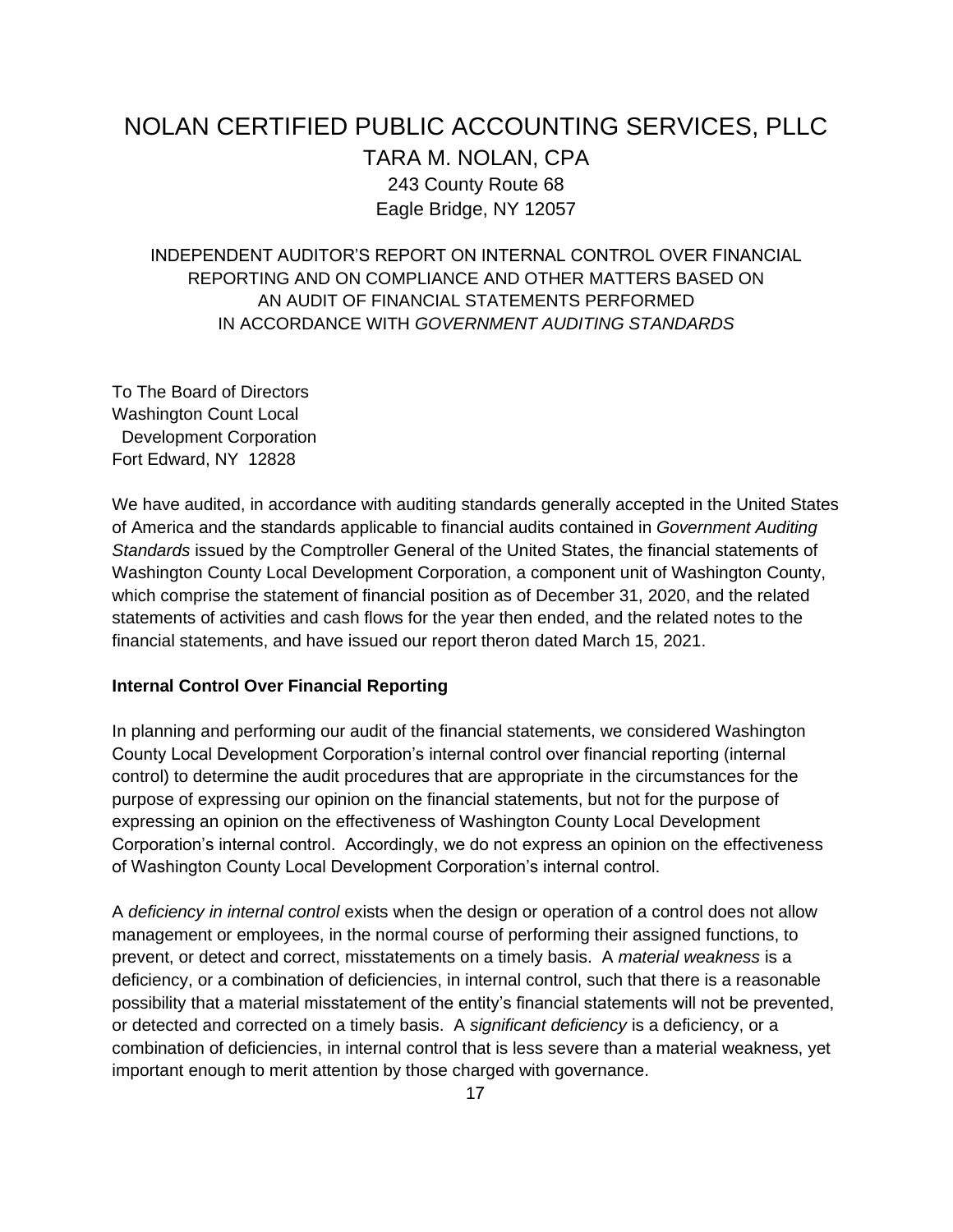Our consideration of internal control was for the limited purpose described I the first paragraph of this section and was not designed to identify all deficiencies in internal control that might be material weaknesses or, significant deficiencies. Given these limitations, during our audit we did not identify any deficiencies in internal control that we consider to be material weaknesses. However, material weaknesses may exist that have not been identified.

## **Compliance and Other Matters**

As part of obtaining reasonable assurance about whether Washington County Local Development Corporation's financial statements are free of material misstatement, we performed tests of its compliance with certain provisions of laws, regulations, contracts, and grant agreements, noncompliance with which could have a direct and material effect on the determination of financial statement amounts. However, providing an opinion on compliance with those provisions was not an objective of our audit, and accordingly, we do not express such an opinion. The results of our tests disclosed no instance of noncompliance or other matters that are required to be reported under *Government Auditing Standards.* 

## **Purpose of This Report**

The purpose of this report is solely to describe the scope of our testing of internal control and compliance and the results of that testing, and not to provide an opinion on the effectiveness of the entity's internal control or on compliance. This report is an integral part of an audit performed in accordance with *Government Auditing Standards* in considering the entity's internal control and compliance. Accordingly, this communication is not suitable for any other purpose.

## *Nolan Certified Public Accounting Services*

Eagle Bridge, NY

March 15, 2021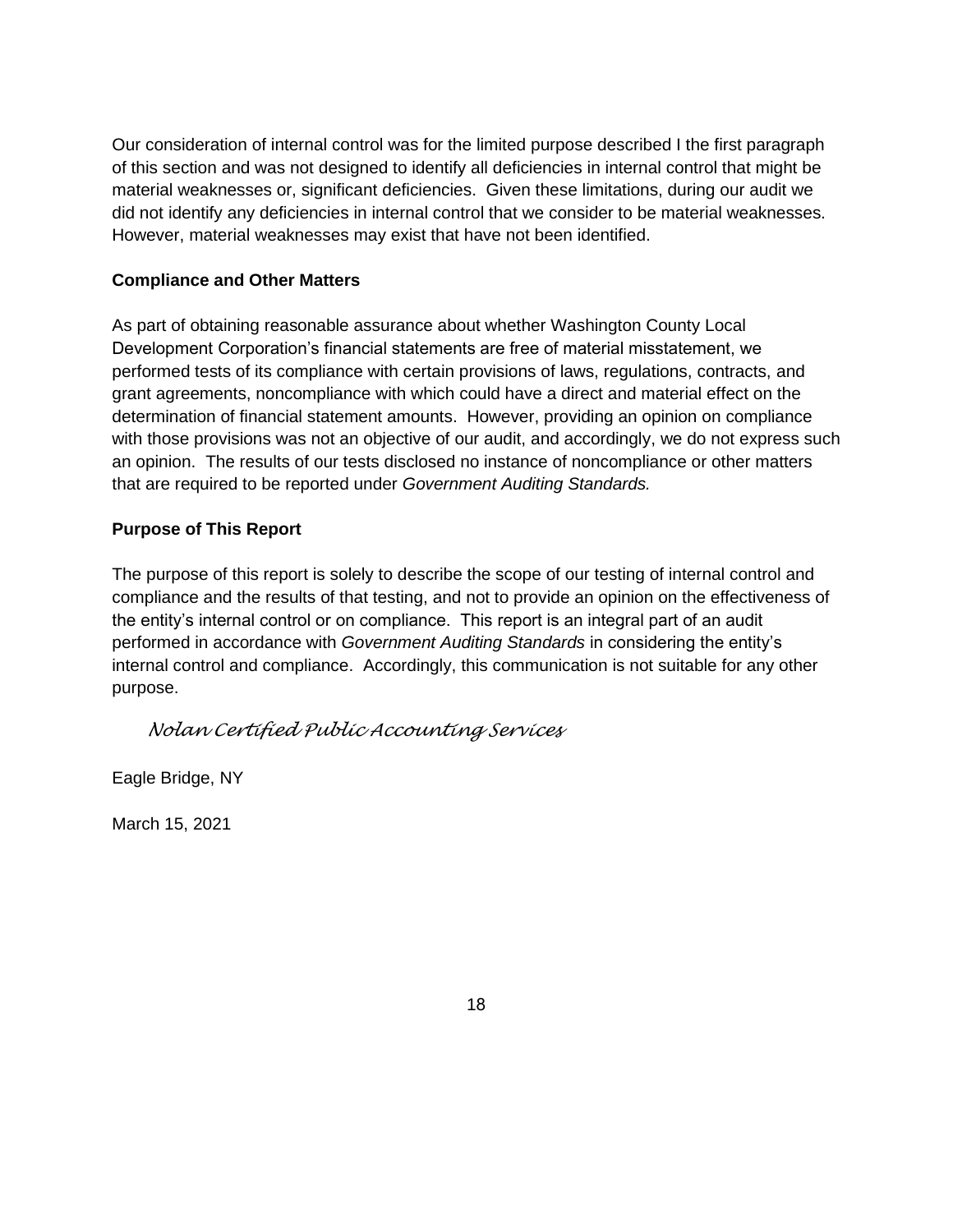

# **WASHINGTON COUNTY Local Development Corporation**

March 15, 2021

Nolan Certified Public Accounting Services, PLLC 243 County Route 68 Eagle Bridge, NY 12057

This representation letter is provided in connection with your audit of the financial statements of Washington County Local Development Corporation, which comprise the statements of financial position as of December 31, 2020, and the related statements of activities and cash flows for the period then ended, and the related notes to the financial statements, for the purpose of expressing an opinion as to whether the financial statements are presented fairly, in all material respects, in accordance with accounting principles generally accepted in the United States (U.S. GAAP).

Certain representations in this letter are described as being limited to matters that are material. Items are considered material, regardless of size, if they involve an omission or misstatement of accounting information that, in light of surrounding circumstances, makes it probable that the judgment of a reasonable person relying on the information would be changed or influenced by the omission or misstatement. An omission or misstatement that is monetarily small in amount could be considered material as a result of qualitative factors.

We confirm, to the best of our knowledge and belief, as of a March 15, 2021, the following representations made to you during your audit.

#### **Financial Statements**

- 1) We have fulfilled our responsibilities, as set out in the terms of the audit engagement letter dated January 15, 2021. including our responsibility for the preparation and fair presentation of the financial statements in accordance with U.S. GAAP.
- 2) The financial statements referred to above are fairly presented in conformity with U.S. GAAP.
- 3) We acknowledge our responsibility for the design, implementation, and maintenance of internal control relevant to the preparation and fair presentation of financial statements that are free from material misstatement, whether due to fraud or error.
- 4) We acknowledge our responsibility for the design, implementation, and maintenance of internal control to prevent and detect fraud.
- 5) Significant assumptions we used in making accounting estimates, including those measured at fair value, are reasonable.
- 6) Related-party relationships and transactions have been appropriately accounted for and disclosed in accordance with U.S. GAAP.
- 7) All events subsequent to the date of the financial statements and for which U.S. GAAP requires adjustment or disclosure have been adjusted or disclosed.

**County Municipal Center, 383 Broadway, Fort Edward, NY 12828**  $P(518) 746-2292$  F(518) 746-2293 info@wcldc.org

#### website www.wcldc.org

**Proudly Serving Washington County Businesses Since 1985** The Washington County LDC is an Equal Opportunity Lender, Provider and Employer Complaints of discrimination should be sent to: USDA, Director, Office of Civil Rights, 1400 Independence Avenue, S.W. Washington DC 20250-9410 or Call (800) 795-3272 (voice) or (202) 720-6382 (TDD).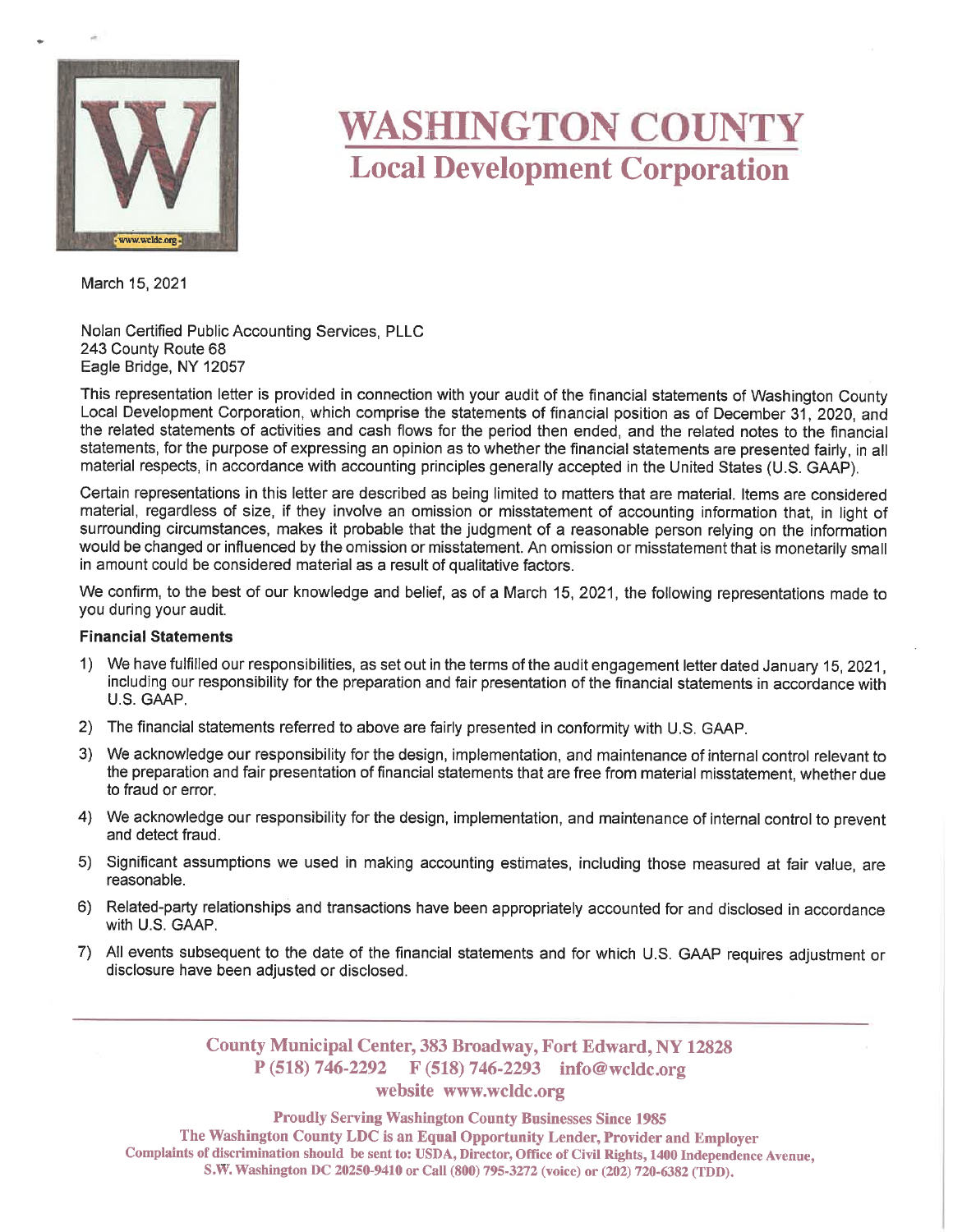- 8) The effects of uncorrected misstatements are immaterial, both individually and in the aggregate, to the financial statements as a whole. A list of the uncorrected misstatements is attached to the representation letter.
- 9) The effects of all known actual or possible litigation, claims, and assessments have been accounted for and disclosed in accordance with U.S. GAAP.
- 10) Material concentrations have been appropriately disclosed in accordance with U.S. GAAP.
- 11) Guarantees, whether written or oral, under which the Organization is contingently liable, have been properly recorded or disclosed in accordance with U.S. GAAP.

#### **Information Provided**

12) We have provided you with:

- a) Access to all information, of which we are aware, that is relevant to the preparation and fair presentation of the financial statements, such as records, documentation, and other matters.
- b) Additional information that you have requested from us for the purpose of the audit.
- c) Unrestricted access to persons within the Organization from whom you determined it necessary to obtain audit evidence.
- d) Minutes of the meetings of the governing board or summaries of actions of recent meetings for which minutes have not yet been prepared.
- 13) All material transactions have been recorded in the accounting records and are reflected in the financial statements.
- 14) We have disclosed to you the results of our assessment of the risk that the financial statements may be materially misstated as a result of fraud.
- 15) We have no knowledge of any fraud or suspected fraud that affects the Organization and involves:
	- a) Management,
	- b) Employees who have significant roles in internal control, or
	- c) Others where the fraud could have a material effect on the financial statements.
- 16) We have no knowledge of any allegations of fraud or suspected fraud affecting the Organization's financial statements communicated by employees, former employees, grantors, regulators, or others.
- 17) We have no knowledge of any instances of noncompliance or suspected noncompliance with laws and requiations whose effects should be considered when preparing financial statements.
- 18) We have disclosed to you all known actual or possible litigation, claims, and assessment whose effects should be considered when preparing the financial statements.
- 19) We have disclosed to you the identity of the Organization's related parties and all the related-party relationships and transactions of which we are aware.
- 20) The Organization has satisfactory title to all owned assets, and there are no liens or encumbrances on such assets nor has any asset been pledged as collateral.
- 21) We are responsible for compliance with the laws, regulations, and provisions of contracts and grant agreements applicable to us.
- 22) Washington County Local Development Corporation is an exempt organization under Section 501c4 of the Internal Revenue Code. Any activities of which we are aware that would jeopardize the Organization's tax-exempt status. and all activities subject to tax on unrelated business income or excise or other tax, have been disclosed to you. All required filings with tax authorities are up-to-date.

Signature: VICE CLAIN Title: